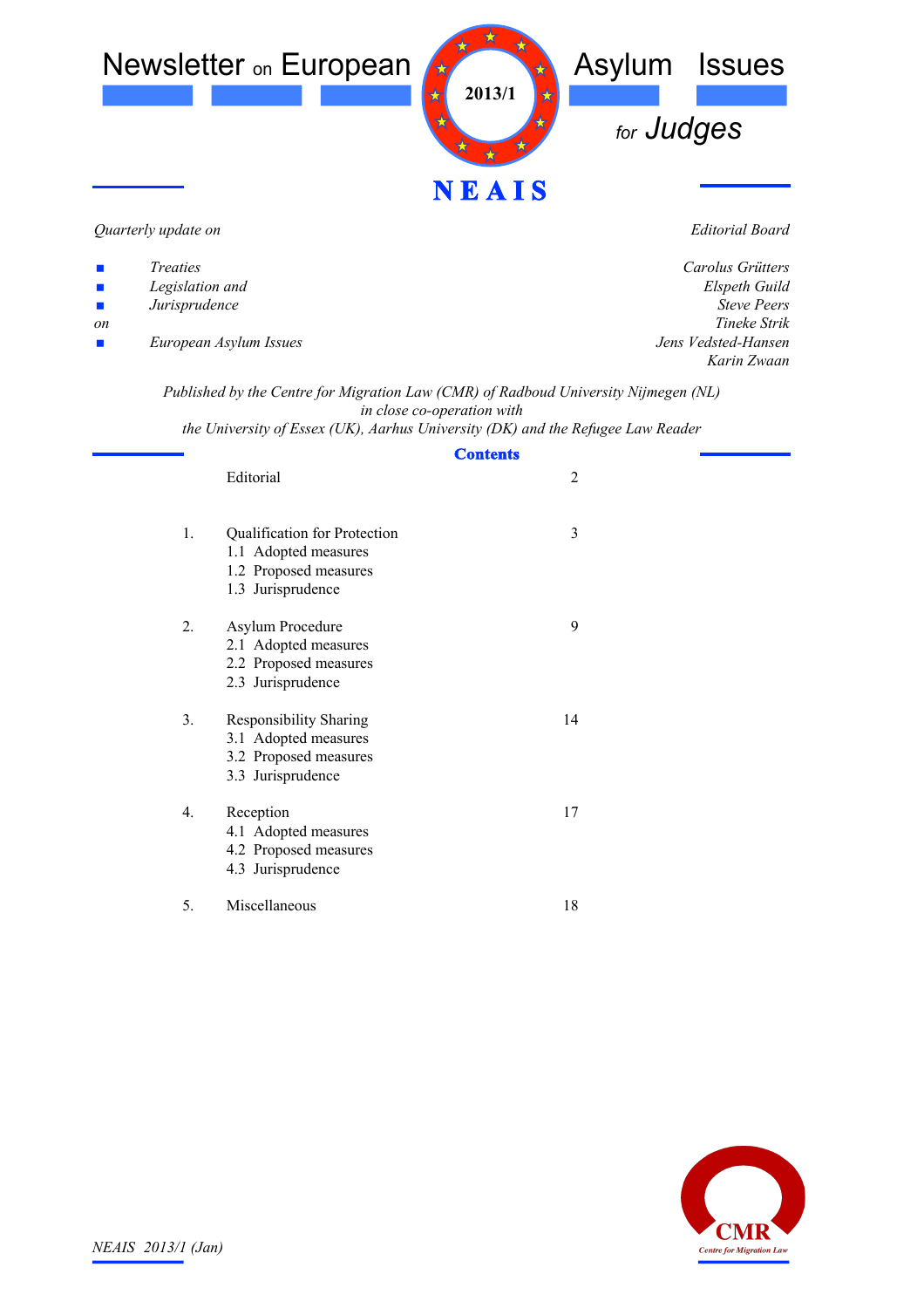# N E A I S 2013/1

## **Editorial**

**Welcome** to the first edition in 2013 of NEAIS: the Newsletter on European Asylum Issues. This newsletter is designed for judges who need to keep up to date with European developments in the area of asylum. NEAIS contains European legislation and jurisprudence on four central themes regarding asylum:

- (1) qualification for protection,
- (2) procedural safeguards,
- (3) responsibility sharing and

(4) reception conditions of asylum seekers.

On each theme NEAIS provides a list of:

- (a) measures already adopted,
- (b) measures in preparation and
- (c) relevant jurisprudence (of CJEU, ECtHR, CAT, CCPR and national courts)

On all other issues regarding Migration we would refer the reader to the other newsletter: NEMIS, the Newsletter on European Migration Issues.

#### **Views**

As of this issue, NEAIS will not only present relevant views of the CAT (Committee Against Torture) but also of the Human Rights Committee (CCPR) of the International Covenant on Civil and Political Rights on the topic of asylum. In doing so we hope to provide you with a broader view on the issue of protection.

#### **Judgments**

We would like to draw your attention to some recent judgments, in particular two of the ECtHR. Both cases are concerned with the problematic issue of (extraordinary) **rendition**.

The first case (Abdulkhakov, [2 Oct. 2012]) is about an asylum seeker from Uzbekistan who applies for asylum in Russia. Right after his application is rejected and his subsequent extradition to Uzbekistan only stopped by an Interim Measure of the ECtHR, the applicant is - with knowledge of the Russian authorities - abducted and brought to Tajikistan. The ECtHR notes in particular that the applicants transfer to Tajikistan is carried out outside any legal framework and that the deliberate circumvention of due process, is held to be contrary to the rule of law and the values protected by the ECHR.

The second case (El Masri, [13 Dec. 2012]) does not concern an asylum applicant but the ECtHR's reasoning and conclusions are of great interest in order to illustrate general principles of protection. The case is about a German national who is arrested and held incommunicado by the Macedonian authorities, handed over (on the suspicion of being a terrorist) to a team of CIA agents, transferred to Afghanistan, tortured and finally brought back to Europe and released months later in Albania. The ECtHR finds violations of art. 3, 5, 8 and 13. This clear judgment of ECtHR is the very first in which the existence of the so-called CIA-prisons in Europe are confirmed. On this issue the 'Marty report' (2006) was published by the CoE; nevertheless most countries denied the existence of these facilities. It is worthwhile to note that mr El-Masri had tried to bring his case before an American judge but was prevented to do so due to the 'state-secrets privilege'. Interestingly, the US Supreme Court confirmed this decision by declining to hear an appeal.

#### **Input from judges**

The more national jurisprudence the editors receive from judges, the more relevant this newsletter will become. You are therefore more than welcome to provide us with your judgments, regarding the relevant interpretation of EU on legal instruments.

We would also like to inform you that we will start a section with relevant academic literature for which we would very much appreciate your input.

Do feel free to forward this newsletter to any colleagues you think might be interested. Please contact us if you have any inquiries.

Nijmegen, 25 January 2013, Carolus Grütters & Tineke Strik

-.-. website http://cmr.jur.ru.nl/neais/ subscribe email to c.grutters@jur.ru.nl ISSN 2213-249X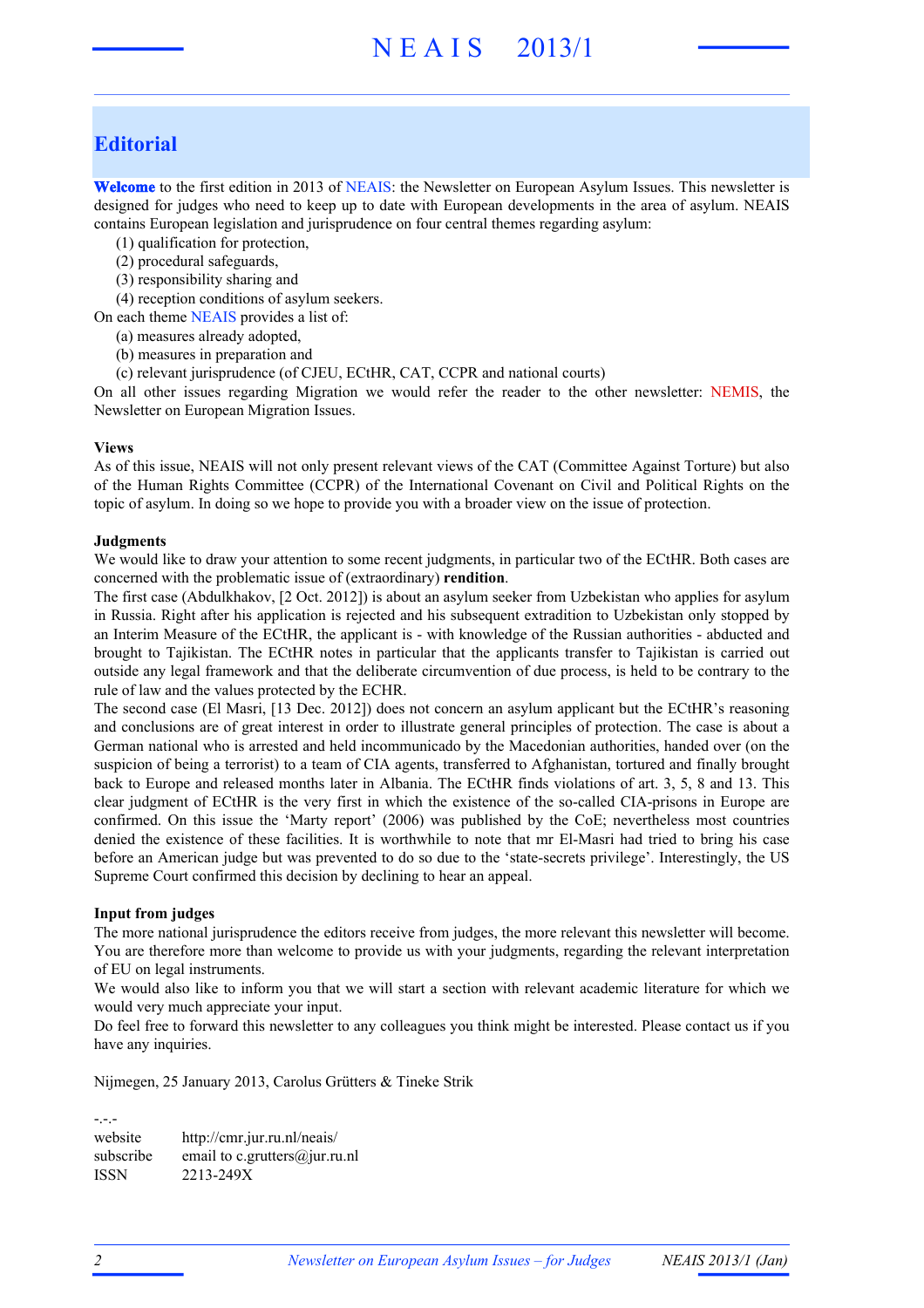# **1 Qualification for Protection**

*1.1 Qualification for Protection: Adopted Measures*

## **Directive 2011/95 (Revised Qualification)**

*Revised directive on standards for the qualification of third-country nationals or stateless persons as beneficiaries of international protection*

- OJ 2011 L 337/9 UK, IRL opt out **\*** [impl. date: Dec. 2013]
- **\*** Recast of Dir. 2004/83

## **Directive 2004/83 (Qualification)**

*On minimum standards for the qualification and status of third country nationals or stateless persons as refugees or as persons*

- OJ 2004 L 304/12 **\***
- **\*** Revised by Dir. 2011/95
- 
- 
- CJEU C-71/11 and C-99/11, *Y. and Z.* [5 Sep. 2012] [art. 2(c) and 9(1)(a)]
- CJEU C-57/09 & C-101/09, **B. and D.** [9 Nov. 2010] [art. 12(2)(b) & (c)]
- 
- 
- 
- **■** CJEU C-604/12, *HN* [pending]
- 
- 
- See further:  $§$  1.3

[impl. date: 10 Oct. 2006]

| $\bullet$ CJEU C-277/11, M.M.                      | [22 Nov. 2012] [art. $4(1)$ ]     |                                          |
|----------------------------------------------------|-----------------------------------|------------------------------------------|
| $\bullet$ CJEU C-364/11, El Kott a.o.              | [19 Dec. 2012] [art. 12(1)(a)]    |                                          |
| $\bullet$ CJEU C-71/11 and C-99/11, Y. and Z.      |                                   | [5 Sep. 2012] [art. 2(c) and $9(1)(a)$ ] |
| • CJEU C-57/09 & C-101/09, <b>B.</b> and <b>D.</b> |                                   | [9 Nov. 2010] [art. 12(2)(b) & (c)]      |
| $\bullet$ CJEU C-31/09, Bolbol                     | [17 June 2010] [art. $12(1)(a)$ ] |                                          |
| $\bullet$ CJEU C-175/08, Abdullah a.o.             |                                   | [2 Mar. 2010] [art. 2(c), 11 & 14]       |
| $\bullet$ CJEU C-465/07, Elgafaji                  |                                   | [17 Feb. 2009] [art. 2(e), $15(c)$ ]     |
| $\bullet$ CJEU C-604/12, HN                        | [pending]                         |                                          |
| CJEU C-285/12, Diakite                             | [pending]                         | [art. $15(c)$ ]                          |
| • CJEU C-201/12, $X$                               | [pending]                         | [art. 9(1)(a); 2(c); 10(1)(d)]           |
| Germany: BVerwGE 10 C 13.10                        |                                   | [17 Nov. 2011] [art. 2(e), 4(4), 15(c)]  |
| $\sim$ $\sim$ $\sim$ $\sim$ $\sim$                 |                                   |                                          |

## **Directive 2001/55 (Temporary Protection)**

*On minimum standards for giving temporary protection in the event of a mass influx of displaced persons*

OJ 2001 L 212/12 **\***

## **ICCPR**

*International Covenant on Civil and Political Rights*

- 999 UNTS 14668 **\*** [impl. date: 1976]
- **\*** art. 7: Prohibition of torture or cruel, inhuman or degrading treatment or punishment
- **CCPR** 1544/2007, *Mehrez Ben Abde Hamida v. CND* [11 May 2010] [art. 7 (qual.)] See further:  $§$  1.3

## **CAT**

*UN Convention against Torture and other Cruel, Inhuman or Degrading Treatment or Punishment*

1465 UNTS 85 **\*** CAT 336/2008, *Harminder Singh Khalsa v. Swit.* [26 May 2011] [art. 3 (qual.)] ! CAT 339/2008, *Said Amini v. Denmark* [30 Nov. 2010] [art. 3 (qual.)] !  **• CAT 379/2009,** *Bakatu-Bia v. Sweden* [3 June 2011] [art. 3 (qual.)] **■** CAT 373/2009, *M.A. and L.G. v. Sweden* [19 Nov. 2010] [art. 3 (qual.)] [11 May 2007] [art. 3 (qual.)] [1 May 2007] [art. 3 (qual.)] CAT 279/2005, *C.T. and K.M. v. Sweden* [22 Jan. 2007] [art. 3 (qual.)] ! CAT 233/2003, *Agiza v. Sweden* [20 May 2005] [art. 3 (qual.)] ! [15 Nov. 1996] [art. 3 (qual.)] See further: § 1.3 [impl. date: 1987] • CAT 300/2006, A.T. v. France  $\bullet$  CAT 281/2005, E.P. v. Azerbaijan • CAT 43/1996, Tala v. Sweden **\*** art. 3: Protection against Refoulement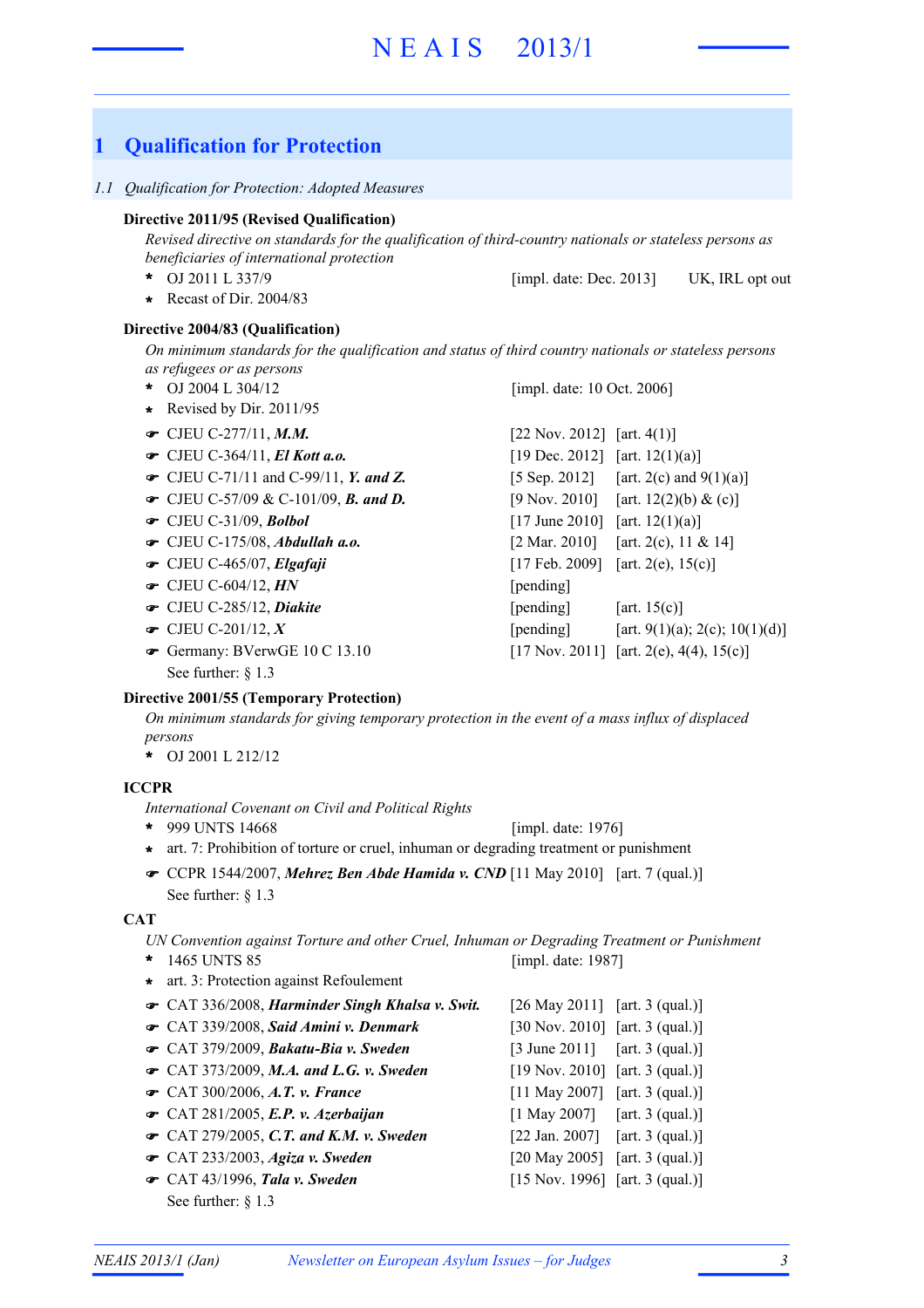### **ECHR**

*European Convention for the Protection of Human Rights and Fundamental Freedoms and its Protocols*

- ETS 005 **\*** ECtHR Ap.no. 33809/08, *Labsi v. Slovakia* [15 May 2012] [art. 3 (qual.)] ! **■** ECtHR Ap.no. 52077/10, S.F. v. Sweden [15 May 2012] [art. 3 (qual.)] **■** ECtHR Ap.no. 24027/07, *Babar Ahmad v. UK* [10 Apr. 2012] [art. 3 (qual.)] ECtHR Ap.no. 27765/09, *Hirsi v. Italy* [23 Feb. 2012] [art. 3 (qual.)] ! **■** ECtHR Ap.no. 8139/09, *Othman v. UK* [17 Jan. 2012] [art. 3 (qual.)] ECtHR Ap.no. 23505/09, *N. v. Sweden* [20 July 2010] [art. 3 (qual.)] ! **■** ECtHR Ap.no. 25904/07, *N.A.* v. *UK* [17 July 2008] [art. 3 (qual.)] **■** ECtHR Ap.no. 1948/04, *Salah Sheekh v. NL* [11 Jan. 2007] [art. 3 (qual.)] **■** ECtHR Ap.no. 24245/03, **D. v. Turkey** [22 June 2006] [art. 3 (qual.)] **■** ECtHR Ap.no. 2345/02, *Said v. NL* [5 July 2005] [art. 3 (qual.)] ECtHR Ap.no. 58510/00, *Venkadajalasarma v. NL* [17 Feb. 2004] [art. 3 (qual.)] ! ECtHR Ap.no. 40035/98, *Jabari v. Turkey* [11 July 2000] [art. 3 (qual.)] ! ECtHR Ap.no. 24573/94, *H.L.R. v. France* [27 Apr. 1997] [art. 3 (qual.)] ! **■** ECtHR Ap.no. 13163/87, *Vilvarajah v. UK* [30 Oct. 1991] [art. 3 (qual.)] ECtHR Ap.no. 15576/89, *Cruz Varas v. Sweden* [20 Mar. 1991] [art. 3 (qual.)] ! **■** ECtHR Ap.no. 14038/88, *Soering v. UK* [7 July 1989] [art. 3 (qual.)] See further:  $§$  1.3 [impl. date: 1953] **\*** art. 3: Prohibition of Torture, Inhuman or Degrading Treatment or Punishment
- nothing to report **\*** *1.2 Qualification for Protection: Proposed Measures*
- *1.3 Qualification for Protection: Jurisprudence*

#### **1.3.1 CJEU Judgments on Qualification for Protection**

- ! CJEU C-277/11, *M.M.*, [22 Nov. 2012]
- interpr. of Dir. 2004/83: *Qualification* [art. 4(1)] **\***
- ref. from 'High Court' (Ireland) **\***
- *The requirement that the MS concerned cooperate with an applicant for asylum, as stated in the second sentence of Article 4(1)QD, cannot be interpreted as meaning that, where a foreign national requests subsidiary protection status after he has been refused refugee status and the competent national authority is minded to reject that second application as well, the authority is on that basis obliged – before adopting its decision – to inform the applicant that it proposes to reject his* application and notify him of the arguments on which it intends to base its rejection, so as to enable *him to make known his views in that regard.* **\***

However, in the case of a system such as that established by the national legislation at issue in the *main proceedings, a feature of which is that there are two separate procedures, one after the other, for examining applications for refugee status and applications for subsidiary protection respectively, it is for the national court to ensure observance, in each of those procedures, of the applicant's fundamental rights and, more particularly, of the right to be heard in the sense that the applicant must be able to make known his views before the adoption of any decision that does not grant the protection requested. In such a system, the fact that the applicant has already been duly heard when his application for refugee status was examined does not mean that that procedural requirement may be dispensed with in the procedure relating to the application for subsidiary protection.*

- ! CJEU C-364/11, *El Kott a.o.*, [19 Dec. 2012]
	- interpr. of Dir. 2004/83: *Qualification* [art. 12(1)(a)] **\***

*New*

*New*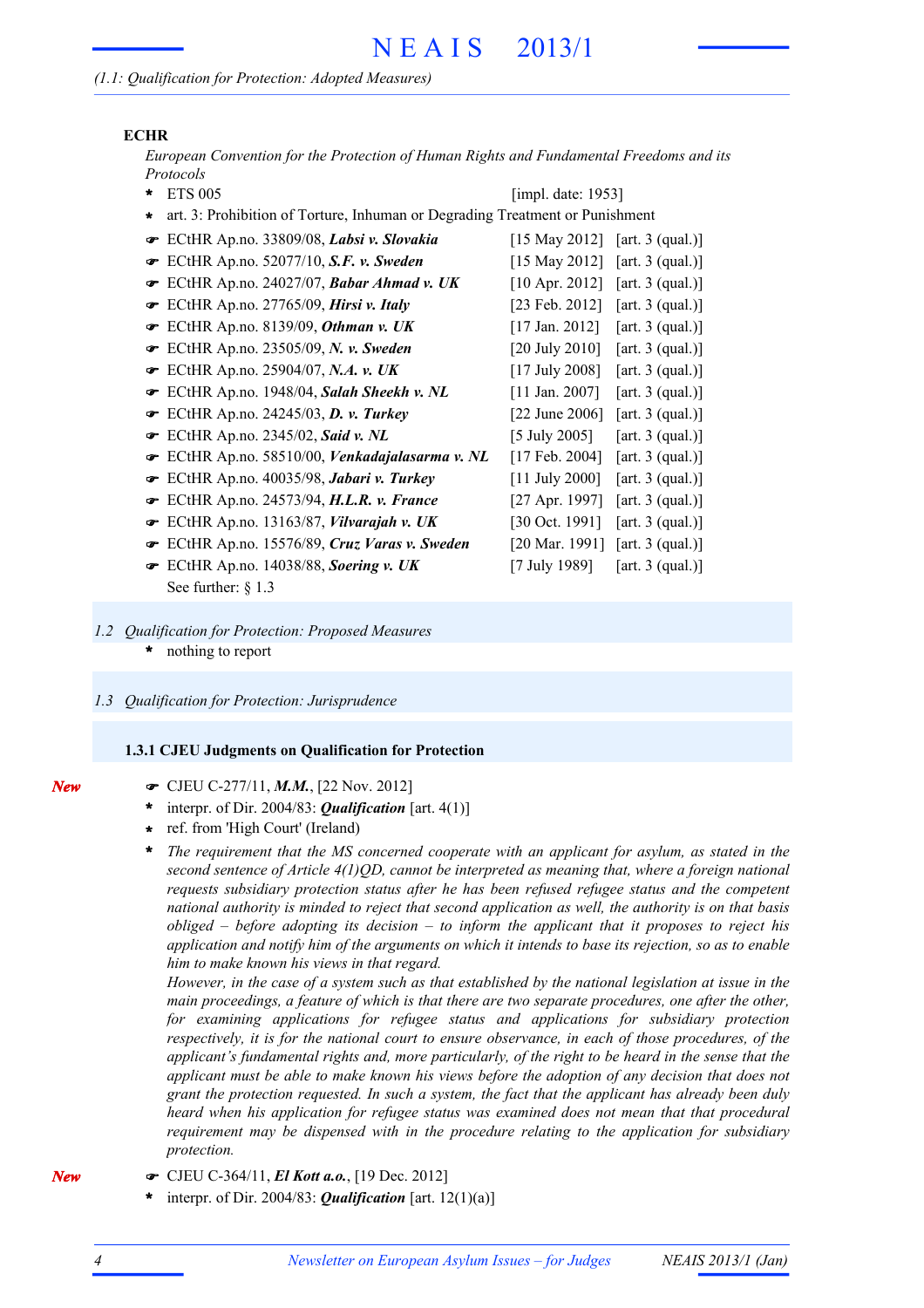### *(1.3.1: Qualification for Protection: Jurisprudence: CJEU Judgments)*

- ref. from 'Fővárosi Bíróság' (Hungary) **\***
- *The cessation of protection or assistance from organs or agencies of the UN other than the UNHCR 'for any reason' includes the situation in which a person who, after actually availing himself of such protection or assistance, ceases to receive it for a reason beyond his control and independent of his volition. It is for the competent national authorities of the MS responsible for examining the asylum application made by such a person to ascertain, by carrying out an assessment of the application on an individual basis, whether that person was forced to leave the area of operations of such an organ or agency, which will be the case where that person's personal safety was at serious risk and it was impossible for that organ or agency to guarantee that his living conditions in that area would be commensurate with the mission entrusted to that organ or agency.* **\***

The fact that a person is ipso facto 'entitled to the benefits of the directive' means that that MS must recognise him as a refugee within the meaning of Article  $2(c)$  of the directive and that person must *automatically be granted refugee status, provided always that he is not caught by Article 12(1)(b) or (2) and (3) of the directive.*

- ! CJEU C-71/11 and C-99/11, *Y. and Z.*, [5 Sep. 2012]
- interpr. of Dir. 2004/83: *Qualification* [art. 2(c) and 9(1)(a)] **\***
- ref. from 'Bundesverwaltungsgericht' (Germany) **\***
- *1. Articles 9(1)(a) QD means that not all interference with the right to freedom of religion which infringes Article 10(1) EU Charter is capable of constituting an 'act of persecution' within the meaning of that provision of the QD;* **\***

 $-$  there may be an act of persecution as a result of interference with the external manifestation of *that freedom, and*

*– for the purpose of determining whether interference with the right to freedom of religion which infringes Article 10(1) EU Charter may constitute an 'act of persecution', the competent authorities must ascertain, in the light of the personal circumstances of the person concerned, whether that* person, as a result of exercising that freedom in his country of origin, runs a genuine risk of, inter *alia, being prosecuted or subject to inhuman or degrading treatment or punishment by one of the actors referred to in Article 6 QD.*

*2. Article 2(c) QD must be interpreted as meaning that the applicant's fear of being persecuted is well founded if, in the light of the applicant's personal circumstances, the competent authorities consider that it may reasonably be thought that, upon his return to his country of origin, he will engage in religious practices which will expose him to a real risk of persecution. In assessing an application for refugee status on an individual basis, those authorities cannot reasonably expect the applicant to abstain from those religious practices.*

- ! CJEU C-57/09 & C-101/09, *B. and D.*, [9 Nov. 2010]
- interpr. of Dir. 2004/83: *Qualification* [art. 12(2)(b) & (c)] **\***
- ref. from 'Bundesverwaltungsgericht' (Germany) **\***
- *The fact that a person has been a member of an organisation (which, because of its involvement in terrorist acts, is on the list forming the Annex to Common Position 2001/931/CFSP on the application of specific measures to combat terrorism) and that that person has actively supported the armed struggle waged by that organisation, does not automatically constitute a serious reason for considering that that person has committed 'a serious non-political crime' or 'acts contrary to the purposes and principles of the United Nations.* **\***
- ! CJEU C-31/09, *Bolbol*, [17 June 2010]
- interpr. of Dir. 2004/83: *Qualification* [art. 12(1)(a)] **\***
- ref. from 'Fővárosi Bíróság' (Hungary) **\***
- \* Right of a stateless person, i.e. a Palestinian, to be recognised as a refugee on the basis of the *second sentence of Article 12(1)(a)*
- ! CJEU C-175/08, *Abdullah a.o.*, [2 Mar. 2010]
- interpr. of Dir. 2004/83: *Qualification* [art. 2(c), 11 & 14] **\***
- ref. from 'Bundesverwaltungsgericht' (Germany) **\***
- *When the circumstances which resulted in the granting of refugee status have ceased to exist and the competent authorities of the Member State verify that there are no other circumstances which* could justify a fear of persecution on the part of the person concerned either for the same reason as that initially at issue or for one of the other reasons set out in Article  $2(c)$  of Directive 2004/83, the **\***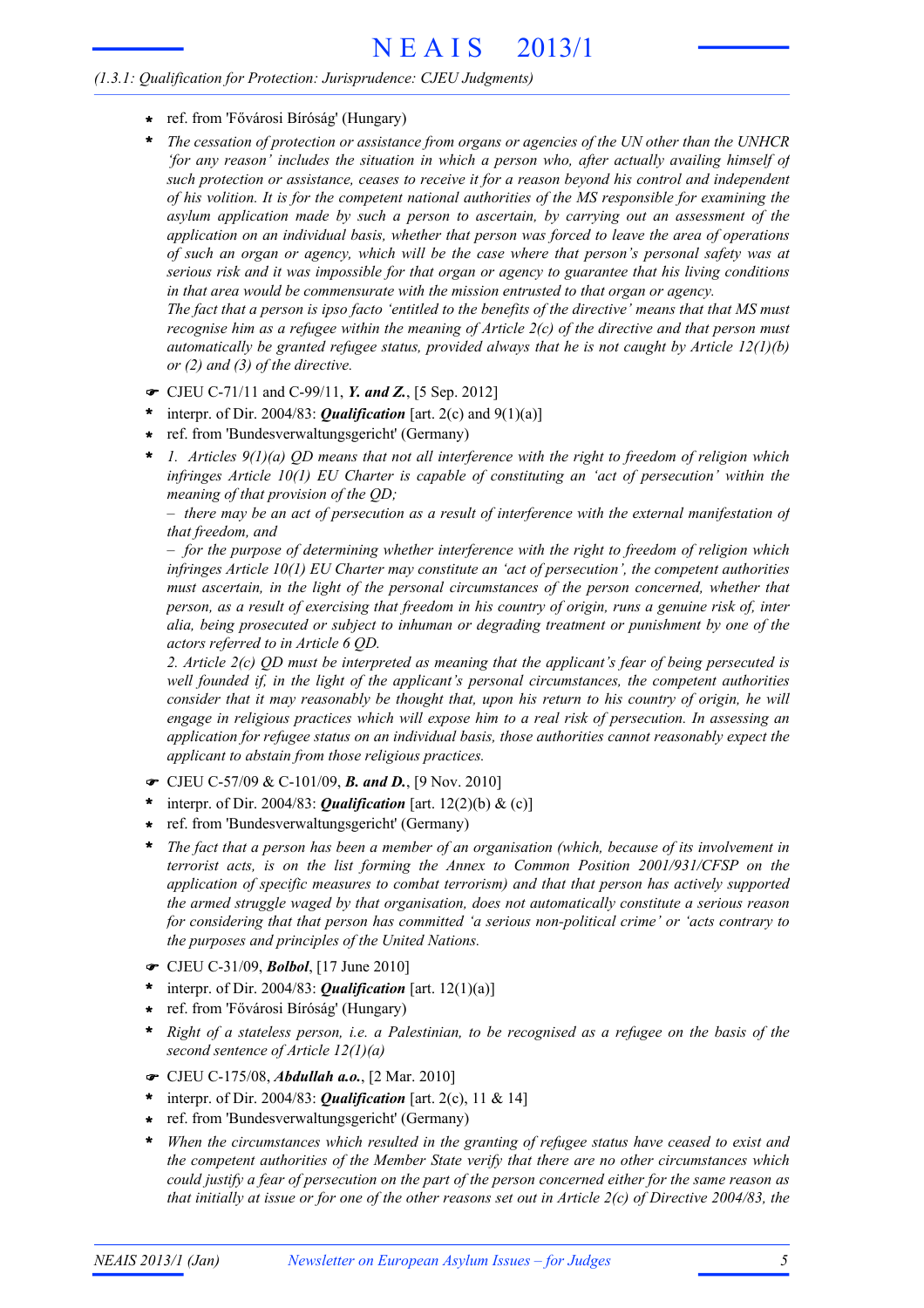#### *(1.3.1: Qualification for Protection: Jurisprudence: CJEU Judgments)*

*standard of probability used to assess the risk stemming from those other circumstances is the same as that applied when refugee status was granted.*

- ! CJEU C-465/07, *Elgafaji*, [17 Feb. 2009]
- interpr. of Dir. 2004/83: *Qualification* [art. 2(e), 15(c)] **\***
- ref. from 'Raad van State' (Netherlands) **\***

*Minimum standards for determining who qualifies for refugee status or for subsidiary protection status - Person eligible for subsidiary protection - Article 2(e) - Real risk of suffering serious harm - Article 15(c) - Serious and individual threat to a civilian's life or person by reason of indiscriminate violence in situations of armed conflict* **\***

#### **1.3.2 CJEU pending cases on Qualification for Protection**

- *New*
- ! CJEU C-604/12, *HN*
- interpr. of Dir. 2004/83: *Qualification* **\***
- ref. from 'Supreme Court' (Ireland) **\***
- *Reference on a preliminary ruling* **\***
- ! CJEU C-285/12, *Diakite*
- \* interpr. of Dir. 2004/83: **Qualification** [art. 15(c)]
- ref. from 'Raad van State' (Belgium) **\***
- *On the meaning of "internal conflict".* **\***
- ! CJEU C-201/12, *X*
- interpr. of Dir. 2004/83: *Qualification* [art. 9(1)(a); 2(c); 10(1)(d)] **\***
- ref. from 'Raad van State' (Netherlands) **\***
- *On homosexuality* **\***

#### **1.3.3 ECtHR Judgments on Qualification for Protection**

- ! ECtHR Ap.no. 33809/08, *Labsi v. Slovakia*, [15 May 2012]
- violation of *ECHR* [art. 3 (qual.)] **\***
- *An Algerian man, convicted in France of preparing a terrorist act, and convicted in his absence in Algeria of membership of a terrorist organisation, had been expelled to Algeria upon rejection of his asylum request in Slovakia. On the basis of the existing information about the situation in Algeria for persons suspected of terrorist activities, the Court found that there had been substantial* grounds for believing that he faced a real risk of being exposed to treatment contrary to art. 3. The *responding government's invocation of the security risk represented by the applicant was dismissed due to the absolute guarantee under art. 3. Assurances given by the Algerian authorities concerning the applicant's treatment upon return to Algeria were found to be of a general nature,* and they had proven insufficient since the request for a visit by a Slovak official to the applicant, *held in detention upon return, had not been followed.* **\***

*The applicant's expulsion only one working day after the Slovak Supreme Court's judgment, upholding the dismissal of his asylum request, had effectively prevented him from attempting redress by a complaint to the Slovak Constitutional Court.*

*Expulsion of the applicant in disregard of an interim measure issued by the Court under Rule 39, preventing the Court from properly examining his complaints and from protecting him against treatment contrary to art. 3, was a violation of the right to individual application under art. 34.*

- ! ECtHR Ap.no. 52077/10, *S.F. v. Sweden*, [15 May 2012]
- violation of *ECHR* [art. 3 (qual.)] **\***
- *Observing that the human rights situation in Iran gives rise to grave concern, and that the situation appears to have deteriorated since the Swedish domestic authorities determined the case and rejected the applicants' request for asylum in 2008-09, the Court noted that it is not only the leaders of political organisations or other high-profile persons who are detained, but that anyone who demonstrates or in any way opposes the current regime in Iran may be at risk of being detained and ill-treated or tortured. Acknowledging that the national authorities are best placed to assess the facts and the general credibility of asylum applicants' story, the Court agreed that the applicant's basic story was consistent notwithstanding some uncertain aspects that did not* **\***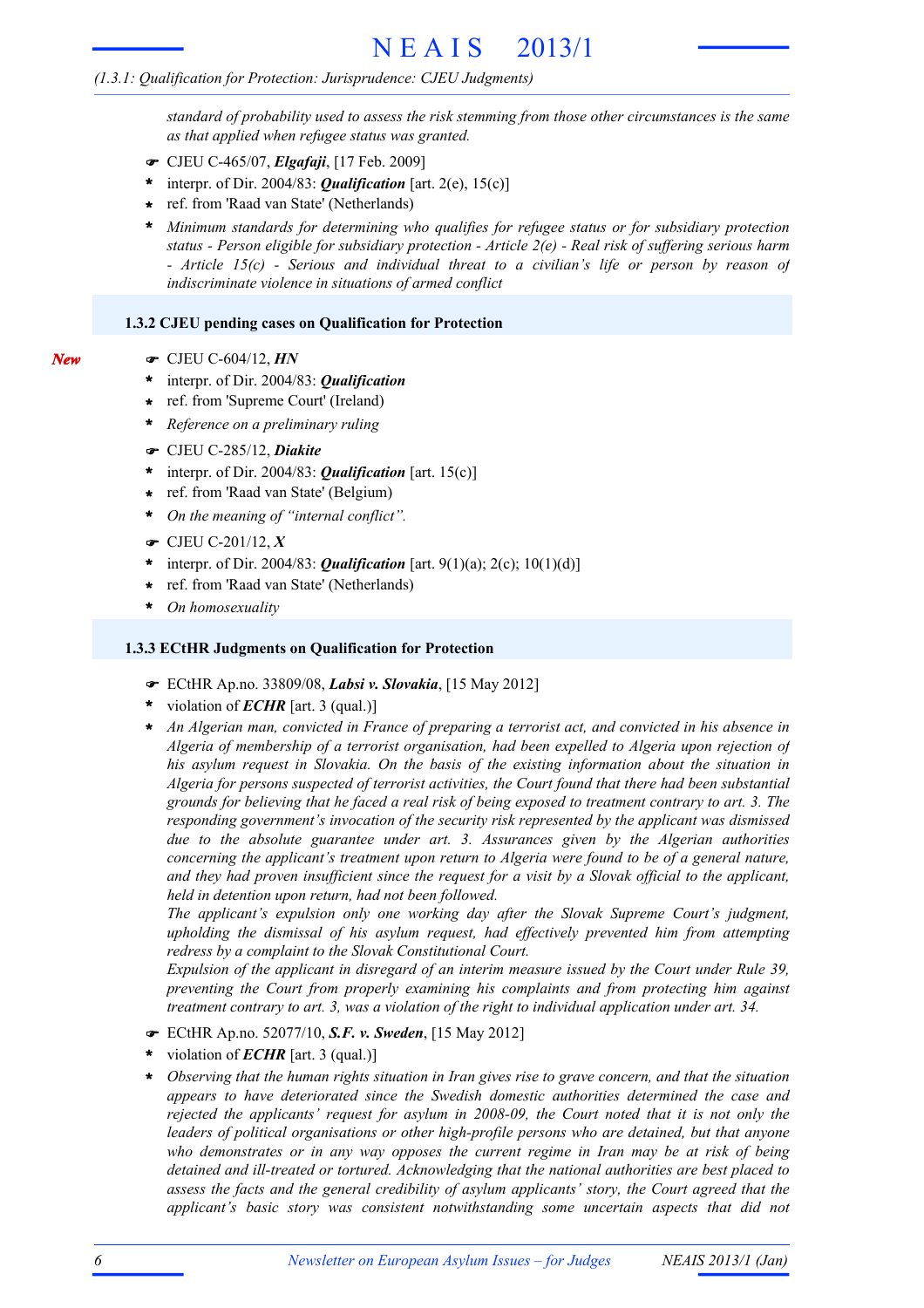# N E A I S 2013/1

#### *(1.3.3: Qualification for Protection: Jurisprudence: ECtHR Judgments)*

*undermine the overall credibility of the story. While the applicants' pre-flight activities and circumstances were not sufficient independently to constitute grounds for finding that they would be* in risk of art. 3 treatment if returned to Iran, the Court found that they had been involved in *extensive and genuine political and human rights activities in Sweden that were of relevance for the determination of the risk on return, given their existing risk of identification and their belonging to several risk categories. Thus, their sur place activities taken together with their past activities and incidents in Iran lead the Court to conclude that there would be substantial grounds for believing* that they would be exposed to a real risk of treatment contrary to art. 3 if deported to Iran in the *current circumstances.*

- ! ECtHR Ap.no. 24027/07, *Babar Ahmad v. UK*, [10 Apr. 2012]
- no violation of *ECHR* [art. 3 (qual.)] **\***
- *In a case concerning six alleged international terrorists who have been detained in the UK pending extradition to the USA, the Court held that neither their conditions of detention at a 'supermax' prison in USA (ADX Florence) nor the length of their possible sentences (mandatory sentence of life imprisonment without the possibility parole for one of the applicants, and discretionary life sentences for the others) would make such extradition being in violation of art. 3.* **\***
- ! ECtHR Ap.no. 27765/09, *Hirsi v. Italy*, [23 Feb. 2012]
- interpr. of *ECHR* [art. 3 (qual.)] **\***
- *For the first time the Court applied Article 4 of Protocol no. 4 (collective expulsion) in the* **\*** circumstance of aliens who were not physically present on the territory of the State, but in the high *seas. Italy was also held responsible for exposing the aliens to a treatment in violation with article 3 ECHR, as it transferred them to Libya 'in full knowledge of the facts' and circumstances in Libya.*
- ! ECtHR Ap.no. 8139/09, *Othman v. UK*, [17 Jan. 2012]
- no violation of *ECHR* [art. 3 (qual.)] **\***
- referral to the Grand Chamber requested; refused by the ECtHR Panel on 9 May 2012 **\***
- *Notwithstanding widespread and routine occurrence of torture in Jordanian prisons, and the fact that the applicant as a high profile Islamist was in a category of prisoners frequently ill-treated in* Jordan, the applicant was held not to be in real risk of ill-treatment if being deported to Jordan, *due to the information provided about the 'diplomatic assurances' that had been obtained by the UK government in order to protect his Convention rights upon deportation; the Court took into account the particularities of the memorandum of understanding agreed between the UK and Jordan, as regards both the specific circumstances of its conclusion, its detail and formality, and the modalities of monitoring the Jordanian authorities' compliance with the assurances.* **\***

*Holding that ECHR art. 5 applies in expulsion cases, but that there would be no real risk of flagrant breach of art. 5 in respect of the applicant's pre-trial detention in Jordan.*

*Holding that deportation of the applicant to Jordan would be in violation of ECHR art. 6, due to* the real risk of flagrant denial of justice by admission of torture evidence against him in the retrial *of criminal charges.*

- ! ECtHR Ap.no. 23505/09, *N. v. Sweden*, [20 July 2010]
- violation of *ECHR* [art. 3 (qual.)] **\***
- *The Court observed that women are at particular risk of ill-treatment in Afghanistan if perceived as not conforming to the gender roles ascribed to them by society, tradition and even the legal system. The Court could not ignore the general risk to which she might be exposed should her husband decide to resume their married life together, or should he perceive her filing for divorce as an indication of an extramarital relationship; in these special circumstances, there were substantial grounds for believing that the applicant would face various cumulative risks of reprisals falling under Art. 3 from her husband, his or her family, and from the Afghan society.* **\***
- ! ECtHR Ap.no. 25904/07, *N.A. v. UK*, [17 July 2008]
- violation of *ECHR* [art. 3 (qual.)] **\***
- *The Court has never excluded the possibility that a general situation of violence in the country of destination will be of a sufficient level of intensity as to entail that any removal thereto would necessarily breach Art. 3, yet such an approach will be adopted only in the most extreme cases of general violence where there is a real risk of ill-treatment simply by virtue of an individual being exposed to such violence on return* **\***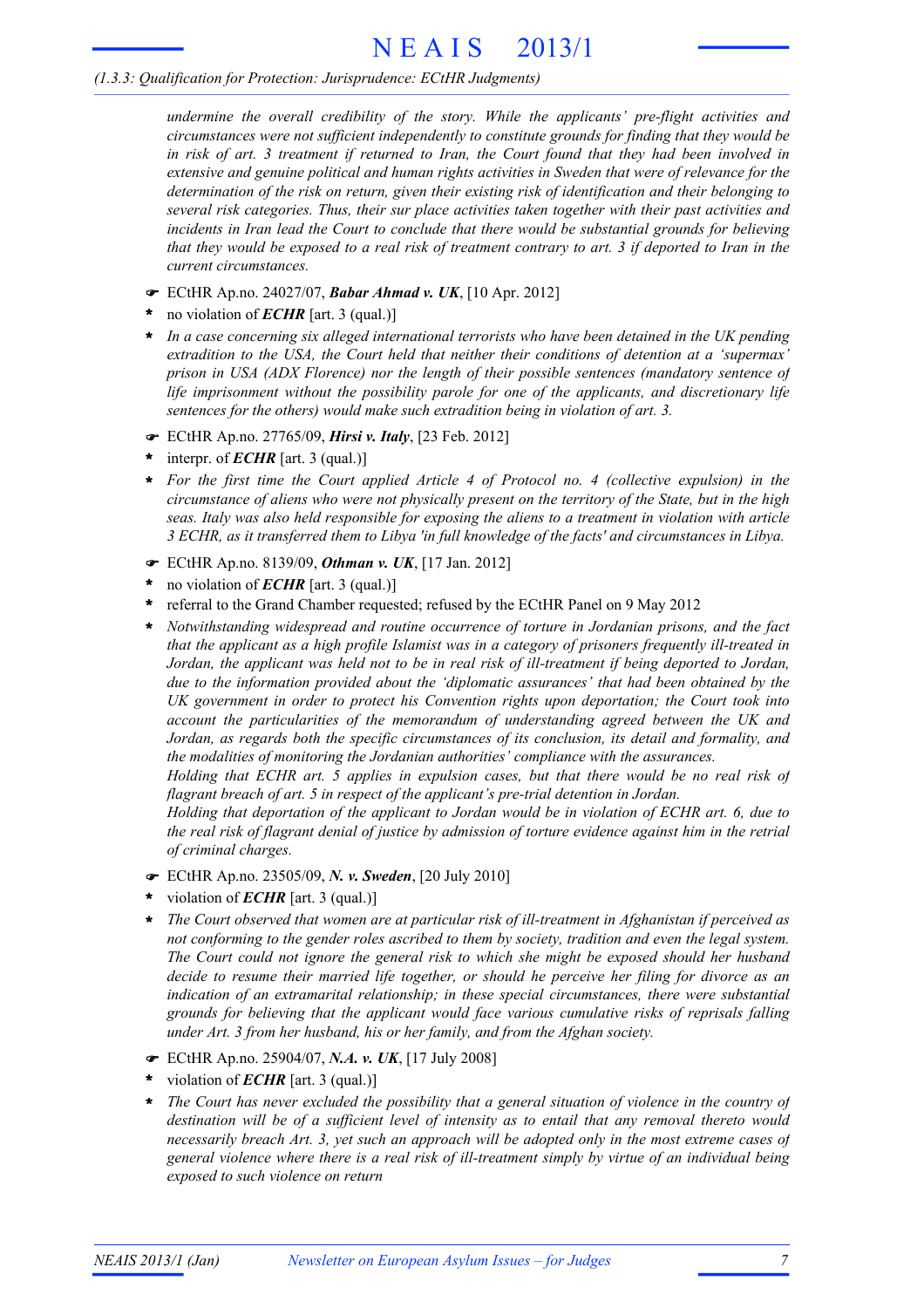#### *(1.3.3: Qualification for Protection: Jurisprudence: ECtHR Judgments)*

- ! ECtHR Ap.no. 1948/04, *Salah Sheekh v. NL*, [11 Jan. 2007]
- violation of *ECHR* [art. 3 (qual.)] **\***
- *There was a real chance that deportation to 'relatively safe' areas in Somalia would result in his removal to unsafe areas, hence there was no 'internal flight alternative' viable. The Court emphasised that even if ill-treatment be meted out arbitrarily or seen as a consequence of the general unstable situation, the asylum seeker would be protected under Art. 3, holding that it cannot be required that an applicant establishes further special distinguishing features concerning him personally in order to show that he would be personally at risk.* **\***
- ! ECtHR Ap.no. 24245/03, *D. v. Turkey*, [22 June 2006]
- violation of *ECHR* [art. 3 (qual.)] **\***
- *Deportation of woman applicant in view of the awaiting execution of severe corporal punishment in* **\*** *Iran would constitute violation of Art. 3, as such punishment would inflict harm to her personal dignity and her physical and mental integrity; violation of Art. 3 would also occur to her husband and daughter, given their fear resulting from the prospective ill-treatment of D.*
- ! ECtHR Ap.no. 2345/02, *Said v. NL*, [5 July 2005]
- violation of *ECHR* [art. 3 (qual.)] **\***
- *Asylum seeker held to be protected against refoulement under Art. 3; the Dutch authorities had taken the failure to submit documents establishing his identity, nationality, or travel itinerary as affecting the credibility of his statements; the Court instead found the applicant's statements consistent, corroborated by information from Amnesty International, and thus held that substantial grounds had been shown for believing that, if expelled, he would be exposed to a real risk of illtreatment as prohibited by Art. 3* **\***
- ! ECtHR Ap.no. 58510/00, *Venkadajalasarma v. NL*, [17 Feb. 2004]
- no violation of *ECHR* [art. 3 (qual.)] **\***
- Current situation in Sri Lanka makes it unlikely that Tamil applicant would run a real risk of being *subject to ill-treatment after his expulsion from the Netherlands*
- ! ECtHR Ap.no. 40035/98, *Jabari v. Turkey*, [11 July 2000]
- violation of *ECHR* [art. 3 (qual.)] **\***
- *Holding violation of Article 3 in case of deportation that would return a woman who has committed adultery to Iraq.* **\***
- ! ECtHR Ap.no. 24573/94, *H.L.R. v. France*, [27 Apr. 1997]
- no violation of *ECHR* [art. 3 (qual.)] **\***
- \* Finding no violation of Article 3 in case of expulsion of a citizen of Columbia as there was no *'relevant evidence' of risk of ill-treatment by non-state agents, whereby authorities 'are not able to obviate the risk by providing adequate protection'.*
- ! ECtHR Ap.no. 13163/87, *Vilvarajah v. UK*, [30 Oct. 1991]
- no violation of *ECHR* [art. 3 (qual.)] **\***
- *Finding no breach of Art. 3 although applicants claimed to have been subjected to ill-treatment upon return to Sri Lanka; this had not been a foreseeable consequence of the removal of the applicants, in the light of the general situation in Sri Lanka and their personal circumstances; a* mere possibility of ill-treatment is not in itself sufficient to give rise to a breach of Art. 3, and there *existed no special distinguishing features that could or ought to have enabled the UK authorities to foresee that they would be treated in this way.* **\***
- ! ECtHR Ap.no. 15576/89, *Cruz Varas v. Sweden*, [20 Mar. 1991]
- no violation of *ECHR* [art. 3 (qual.)] **\***
- *Recognizing the extra-territorial effect of Art. 3 similarly applicable to rejected asylum seekers;* **\*** *finding no Art. 3 violation in expulsion of Chilean national denied asylum, noting that risk assessment by State Party must be based on facts known at time of expulsion.*
- ! ECtHR Ap.no. 14038/88, *Soering v. UK*, [7 July 1989]
- violation of *ECHR* [art. 3 (qual.)] **\***
- *Holding extradition from UK to USA of German national charged with capital crime and at risk of serving on death row is a violation of Article 3 recognising the extra-territorial effect of the ECHR.* **\***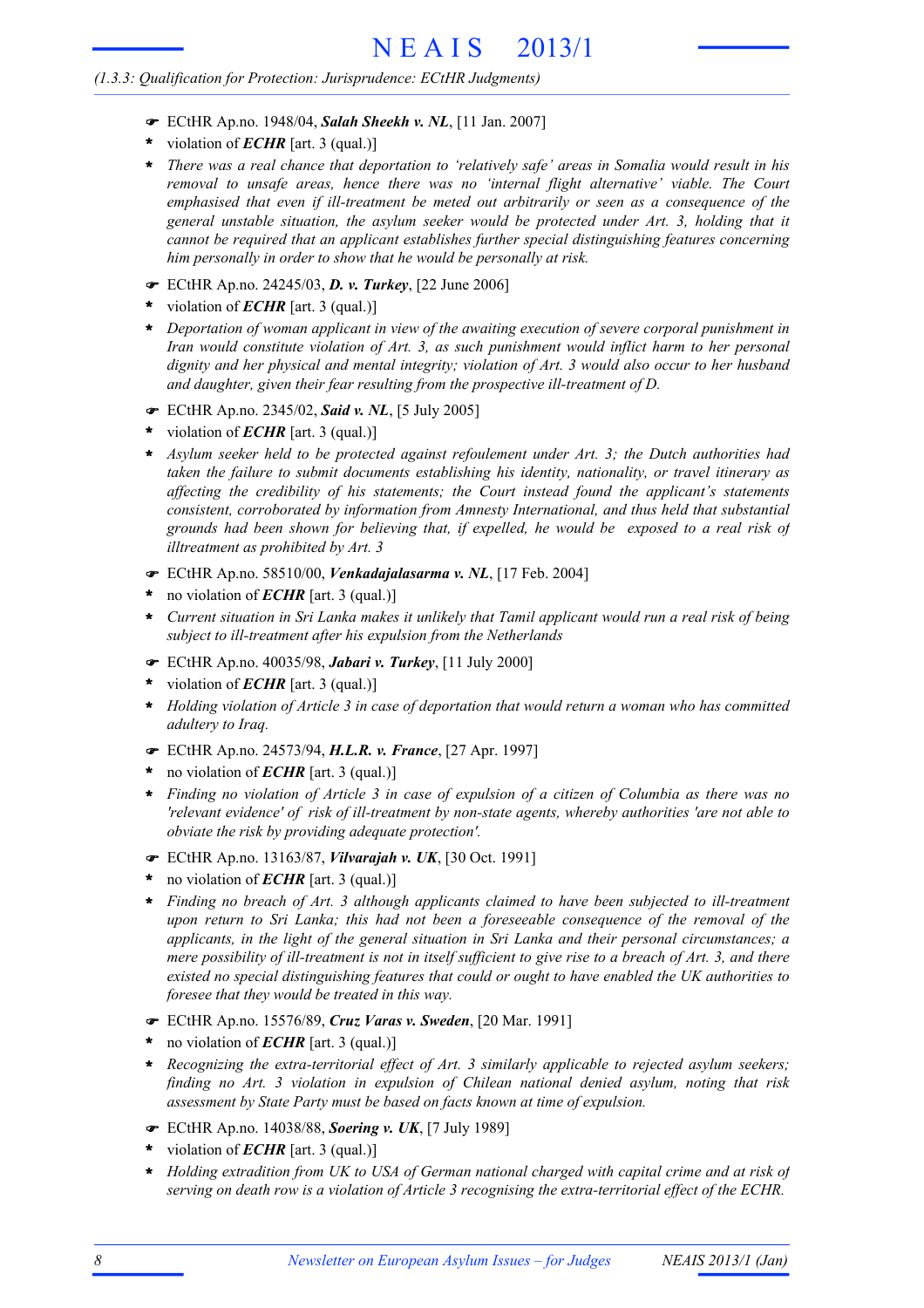#### *(1.3.4: Qualification for Protection: Jurisprudence: CAT Views)*

#### **1.3.4 CAT Views on Qualification for Protection**

- ! CAT 336/2008, *Harminder Singh Khalsa v. Swit.*, [26 May 2011]
	- violation of *CAT* [art. 3 (qual.)] **\***
	- *The Committee notes that the complainants are well known to the Indian authorities because of their political activities in Switzerland and their leadership roles in the Sikh community abroad. The Committee accordingly considers that the complainants have provided sufficient evidence that their profile is sufficiently high to put them at risk of torture if arrested.* **\***

*The Committee notes the State party's submission that that numerous Sikh militants are back in India, that Sikhs live in great numbers in different states and therefore the complainants have the option to relocate to another Indian state from their state of origin. The Committee, however, observes that some Sikhs, alleged to have been involved in terrorist activities have been arrested by the authorities upon arrival at the airport and immediately taken to prisons and charged with various offences. The Committee also takes note of the evidence submitted that the Indian police continued to look for the complainants and to question their families about their whereabouts long after they had fled to Switzerland. In light of these considerations, the Committee does not consider that they would be able to lead a life free of torture in other parts of India.*

- ! CAT 379/2009, *Bakatu-Bia v. Sweden*, [3 June 2011]
- violation of *CAT* [art. 3 (qual.)] **\***
- *The present human rights situation in the Democratic Republic of the Congo, is such that, in the prevailing circumstances, substantial grounds exist for believing that the complainant is at risk of being subjected to torture if returned to the Democratic Republic of the Congo.* **\***
- ! CAT 339/2008, *Said Amini v. Denmark*, [30 Nov. 2010]
- violation of *CAT* [art. 3 (qual.)] **\***
- *In assessing the risk of torture in the present case, the Committee notes the complainant's* contention that there is a foreseeable risk that he will be torture if returned to Iran based on his *claims of past detention and torture, as a result of his political activities, and the recommencement* of his political activities upon arrival in Denmark. It notes his claim that the State party did not take his allegations of torture into account, and that it never formed a view on the veracity of the *contents of his medical reports, which allegedly prove that he had in fact been tortured.* **\***
- ! CAT 373/2009, *M.A. and L.G. v. Sweden*, [19 Nov. 2010]
- violation of *CAT* [art. 3 (qual.)] **\***
- *Return of longtime PKK member to Turkey where he is wanted under anti-terrorism laws would constitute a breach of art. 3.* **\***
- ! CAT 300/2006, *A.T. v. France*, [11 May 2007]
- violation of *CAT* [art. 3 (qual.)] **\***
- *Violation of the Convention when France charged dual French/Tunisian national of terrorism, revoked his French citizenship, and expelled him to Tunisia while his asylum and CAT claims were still pending.* **\***
- ! CAT 281/2005, *E.P. v. Azerbaijan*, [1 May 2007]
- violation of *CAT* [art. 3 (qual.)] **\***
- *Violation of the Convention when Azerbaijan disregarded Committee's request for interim measures and expelled applicant who had received refugee status in Germany back to Turkey where she had previously been detained and tortured.* **\***
- ! CAT 279/2005, *C.T. and K.M. v. Sweden*, [22 Jan. 2007]
- violation of *CAT* [art. 3 (qual.)] **\***
- *Rwandan women repeatedly raped in detention in Rwanda by state officials have substantial grounds to fear torture if returned while ethnic tensions remain high. Complete accuracy seldom to be expected of victims of torture, and inconsistencies in testimony do not undermine credibility if they are not material.* **\***

*New*

*New*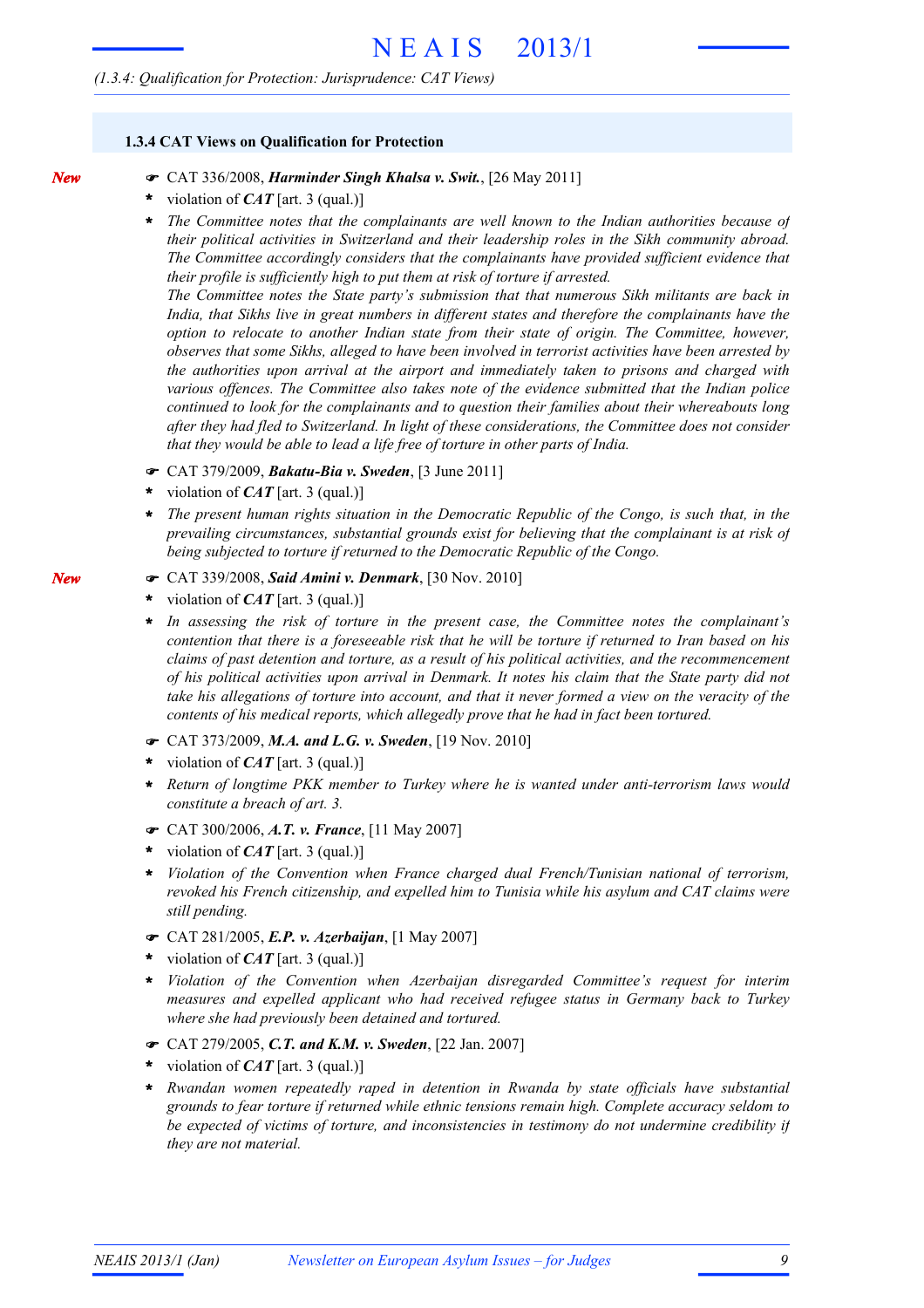#### *(1.3.4: Qualification for Protection: Jurisprudence: CAT Views)*

- ! CAT 233/2003, *Agiza v. Sweden*, [20 May 2005]
- violation of *CAT* [art. 3 (qual.)] **\***
- *The non-refoulement under CAT is absolute even in context of national security concerns;* **\*** *insufficient diplomatic assurances were obtained by sending country.*
- ! CAT 43/1996, *Tala v. Sweden*, [15 Nov. 1996]
- violation of *CAT* [art. 3 (qual.)] **\***
- *Contradictions and inconsistencies in testimony of asylum seeker attributed to post-traumatic stress disorder resulting from torture.* **\***

#### **1.3.5 CCPR Views on Qualification for Protection**

- ! CCPR 1544/2007, *Mehrez Ben Abde Hamida v. CND*, [11 May 2010]
- violation of *ICCPR* [art. 7 (qual.)] **\***

*New*

*The CCPR observes that the State party refers mainly to the decisions of various authorities which have rejected the author's applications essentially on the grounds that he lacks credibility, having noted inconsistencies in his statements and the lack of evidence in support of his allegations. The Committee observes that the standard of proof required of the author is that he establishes that* there is a real risk of treatment contrary to article 7 as a necessary and foreseeable consequence of *his expulsion to Tunisia. The CCPR notes that the State party itself, referring to a variety of* sources, says that torture is known to be practised in Tunisia, but that the author does not belong to *one of the categories at risk of such treatment. The Committee considers that the author has provided substantial evidence of a real and personal risk of his being subjected to treatment* contrary to article 7 of the Covenant, on account of his dissent in the Tunisian police, his six-month *police detention, the strict administrative surveillance to which he was subjected and the wanted notice issued against him by the Ministry of the Interior which mentions his "escape from administrative surveillance". These facts have not been disputed by the State party. The Committee gives due weight to the author's allegations regarding the pressure put on his family in Tunisia. Having been employed by the Ministry of the Interior, then disciplined, detained and subjected to* strict surveillance on account of his dissent, the Committee considers that there is a real risk of the *author being regarded as a political opponent and therefore subjected to torture.* **\***

#### **1.3.6 National Judgments on Qualification for Protection**

- ! **Germany:** BVerwGE 10 C 13.10, [17 Nov. 2011]
- interpr. of Dir. 2004/83: *Qualification* [art. 2(e), 4(4), 15(c)] **\***
- Munich Higher Adm. Court **\***
- http://cmr.jur.ru.nl/neais/Germany/BVerwGE10C1310.pdf **\***
- (1) In order for a substantial individual danger to be presumed, Section 60 (7) Sentence 2 of the Residence Act requires a considerable probability that the individual concerned will be threatened with harm to the legally protected interests of life or limb. **\***

(2) For a finding of the requisite density of danger, in addition to a quantitative determination of the risk of death or injury, a general appraisal is also required that also assesses the situation for the delivery of medical care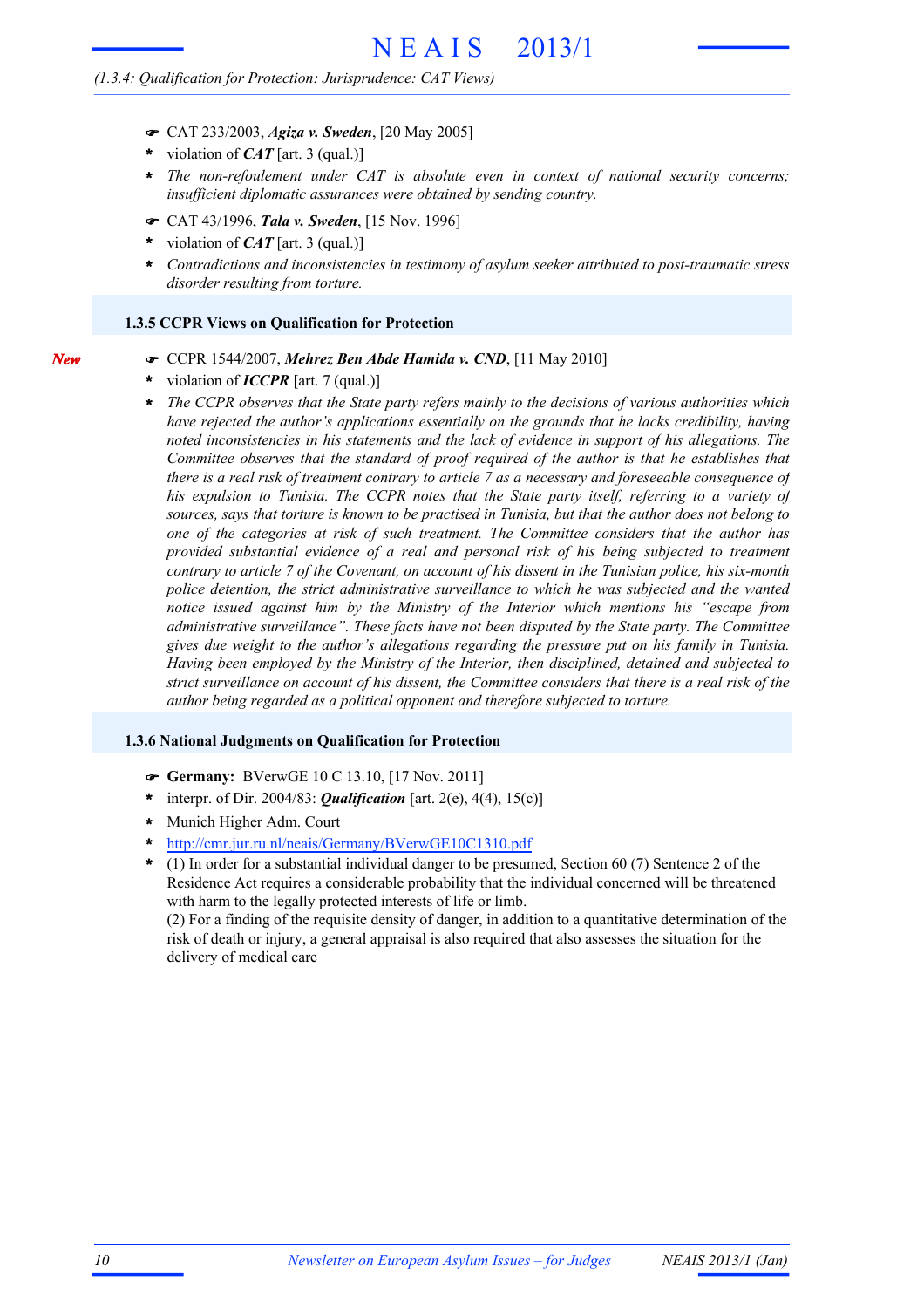## **2 Asylum Procedure**

#### *2.1 Asylum Procedure: Adopted Measures*

#### **Directive 2005/85 (Asylum Procedure)**

*On minimum standards on procedures in Member States for granting and withdrawing refugee status* OJ 2005 L 326/13 **\*** [impl. date: 1 Dec. 2007]

| [art. $39$ ] |
|--------------|
|              |

See further: § 2.3

#### **ECHR**

*European Convention for the Protection of Human Rights and Fundamental Freedoms and its Protocols*

| ÷        | <b>ETS 005</b>                                  | [impl. date: 1953]        |                     |
|----------|-------------------------------------------------|---------------------------|---------------------|
|          | art. 3: Protection against Refoulement          |                           |                     |
|          | art. 13: Right to Effective Remedy              |                           |                     |
|          | ECtHR Ap.no. 39630/09, El-Masri                 | [13 Dec. 2012]            | [art. $13$ (proc.)] |
|          | ECtHR Ap.no. 14743/11, Abdulkhakov v. Russia    | $[2 \text{ Oct. } 2012]$  | [art. 3 (proc.)]    |
|          | ECtHR Ap.no. $33210/11$ , Singh v. Belgium      | $[2 \text{ Oct. } 2012]$  | [art. 13 (proc.)]   |
| <b>G</b> | ECtHR Ap.no. 33809/08, Labsi vs Slovakia        | [15 May 2012]             | [art. 13 (proc.)]   |
| Ŧ        | ECtHR Ap.no. 27765/09, <i>Hirsi v. Italy</i>    | [23 Feb. $2012$ ]         | [art. $3$ (proc.)]  |
| ☞        | ECtHR Ap.no. 9152/09, <i>I.M. v. France</i>     | $[2 \text{ Feb. } 2012]$  | [art. 13 (proc.)]   |
|          | ECtHR Ap.no. 12294/07, Zontul v. Greece         | $[17 \text{ Jan. } 2012]$ | [art. $3$ (proc.)]  |
| Ŧ        | ECtHR Ap.no. 39472/07, Popov v. France          | $[19 \text{ Jan. } 2012]$ | [art. $3$ (proc.)]  |
| œ        | ECtHR Ap.no. 30696/09, M.S.S. v. Belgium+Greece | [21 Jan. 2011]            | [art. 3 (proc.)]    |
|          | ECtHR Ap.no. 30471/08, Abdolkhani v. Turkey     | [22 Sep. 2009]            | [art. 13 (proc.)]   |
|          | ECtHR Ap.no. 246/07, Ben Khemais v. Italy       | [24 Feb. 2009]            | [art. 3 (proc.)]    |
|          | ECtHR Ap.no. 45223/05, Sultani v. France        | [20 Sep. 2007]            | [art. 3 (proc.)]    |
|          | ECtHR Ap.no. 25389/05, Gebremedhin              | [26 Apr. 2007]            | [art. 13 (proc.)]   |
|          | ECtHR Ap.no. 13284/04, Bader v. Sweden          | $[8 \text{ Nov. } 2005]$  | [art. 3 (proc.)]    |
| <b>G</b> | ECtHR Ap.no. 38885/02, N. v. Finland            | [26 July 2005]            | [art. 3 (proc.)]    |
| F        | ECtHR Ap.no. 51564/99, Conka v. Belgium         | [5 Feb. 2002]             | [art. $13$ (proc.)] |
| Ŧ        | ECtHR Ap.no. 40035/98, Jabari v. Turkey         | $[11$ July 2000]          | [art. $3$ (proc.)]  |
|          | ECtHR Ap.no. 25894/94, Bahaddar v. NL           | [19 Feb. 1998]            | [art. 3 (proc.)]    |
|          | See further: $\S$ 2.3                           |                           |                     |

#### **CAT**

*UN Convention against Torture and other Cruel, Inhuman or Degrading Treatment or Punishment* 1465 UNTS 85 **\*** [impl. date: 1987]

- **\*** art. 3: Protection against Refoulement
- CAT 379/2009, *Bakatu-Bia v. Sweden* [8 July 2011] [art. 3 (proc.)] !
- CAT 319/2007, *Nirma Singh v. Canada* [30 May 2011] [art. 22] ! See further: § 2.3

*2.2 Asylum Procedure: Proposed Measures*

#### **Directive**

*Recast of Procedures Directive*

COM (2009) 554, Oct. 2009 UK, IRL opt out **\***

EP plenary vote, April 2011; amended text proposed by Commission, June 2011 (COM (2011) **\*** 319); Council agreement, May 2012; EP/Council negotiations underway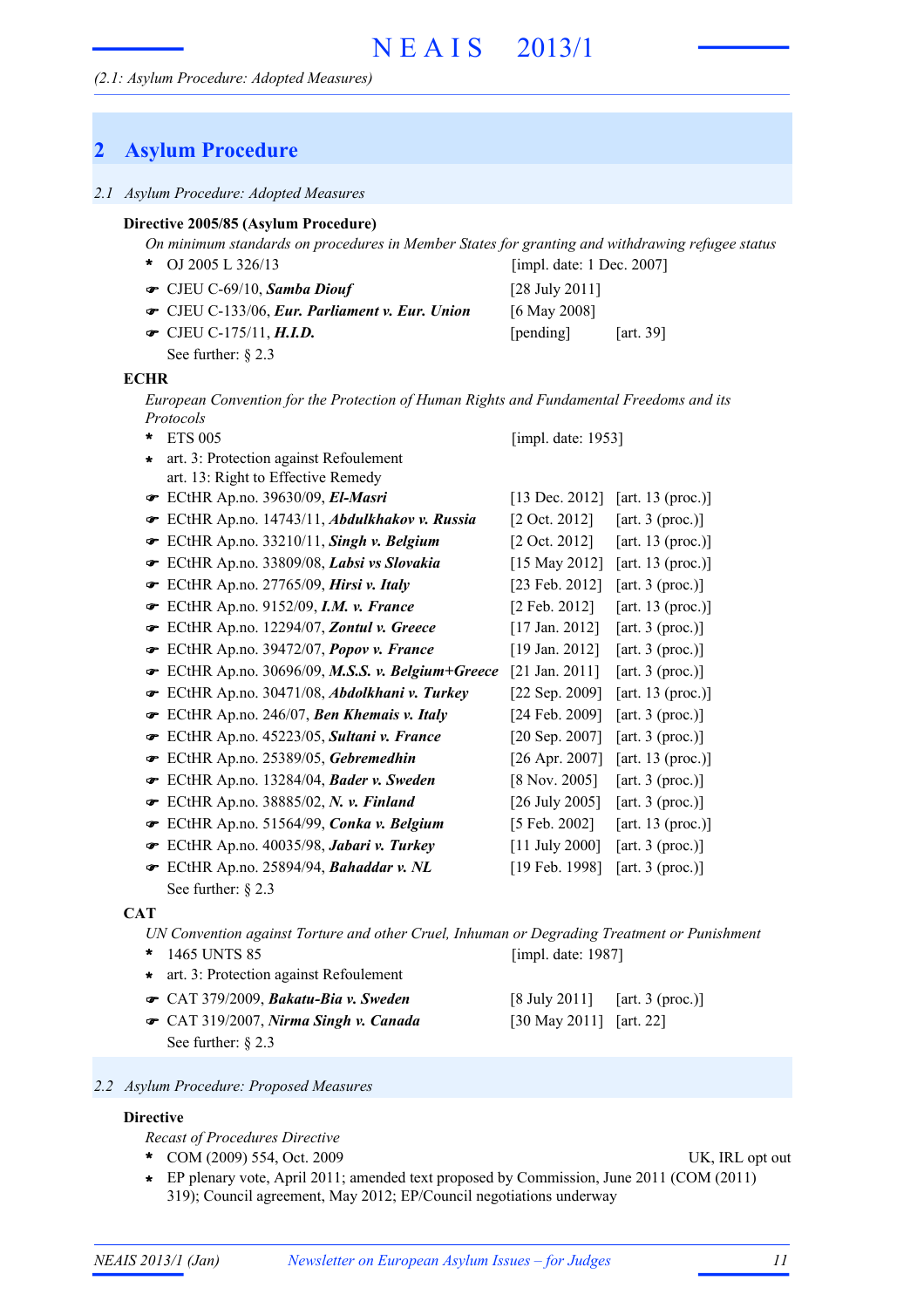#### *2.3 Asylum Procedure: Jurisprudence*

#### **2.3.1 CJEU Judgments on Asylum Procedure**

- ! CJEU C-69/10, *Samba Diouf*, [28 July 2011]
- interpr. of Dir. 2005/85: *Asylum Procedure* **\***
- ref. from 'Tribunal Administratif' (Luxembourg) **\***
- *On (1) the remedy against the decision to deal with the application under an accelerated procedure* **\*** *and (2) the right to effective judicial review in a case rejected under an accelerated procedure.* Art. 39 does not imply a right to appeal against the decision to assess the application for asylum in *an accelerated procedure, provided that the reasons which led to this decision can be subject to judicial review within the framework of the appeal against the rejection of the asylum claim.*
- ! CJEU C-133/06, *Eur. Parliament v. Eur. Union*, [6 May 2008]
- interpr. of Dir. 2005/85: *Asylum Procedure* **\***
- *Under Article 202 EC, when measures implementing a basic instrument need to be taken at Community level, it is the Commission which, in the normal course of events, is responsible for exercising that power. The Council must properly explain, by reference to the nature and content of the basic instrument to be implemented, why exception is being made to that rule.* In that regard, the grounds set out in recitals 19 and 24 in the preamble to Directive 2005/85 on *minimum standards on procedures in Member States for granting and withdrawing refugee status, which relate respectively to the political importance of the designation of safe countries of origin and to the potential consequences for asylum applicants of the safe third country concept, are conducive to justifying the consultation of the Parliament in respect of the establishment of the lists of safe countries and the amendments to be made to them, but not to justifying sufficiently a reservation of implementing powers which is specific to the Council.* **\***

#### **2.3.2 CJEU pending cases on Asylum Procedure**

- ! CJEU C-175/11, *H.I.D.* (judgment due 31 Jan. 2012)
- interpr. of Dir. 2005/85: *Asylum Procedure* [art. 39] **\***
- ref. from 'High Court' (Ireland) **\***
- *Whether Art. 39 when read in conjunction with its Recital (27) and Article 267 TFEU to be interpreted to the effect that the effective remedy thereby required is provided for in national law when the function of review or appeal in respect of the first instance determination of applications is assigned by law to an appeal to the Tribunal established under Act of Parliament with competence to give binding decisions in favour of the asylum applicant on all matters of law and fact relevant to the application notwithstanding the existence of administrative or organisational arrangements.* **\***

#### **2.3.3 ECtHR Judgments on Asylum Procedure**

- ! ECtHR Ap.no. 39630/09, *El-Masri*, [13 Dec. 2012]
- violation of *ECHR* [art. 13 (proc.)] **\***
- *Whereas this case did not concern an asylum applicant, the ECtHR's reasoning and conclusions may be of interest in order to illustrate general principles of potential relevance to asylum cases under ECHR arts. 3 and 13 as well.* **\***

*The applicant, a German national of Lebanese origin, had been arrested by the Macedonian authorities as a terrorist suspect, held incommunicado in a hotel in Skopje, handed over to a CIA rendition team at Skopje airport, and brought to Afghanistan where he was held in US detention and repeatedly interrogated, beaten, kicked and threatened until his release four months later.*

*The Court accepted evidence from both aviation logs, international reports, a German parliamentary inquiry, and statements by a former Macedonian minister of interior as the basis for concluding that the applicant had been treated in accordance with his explanations. In view of the evidence presented, the burden of proof was shifted to the Macedonian government which had not conclusively refuted the applicant's allegations which there therefore considered as established*

*New*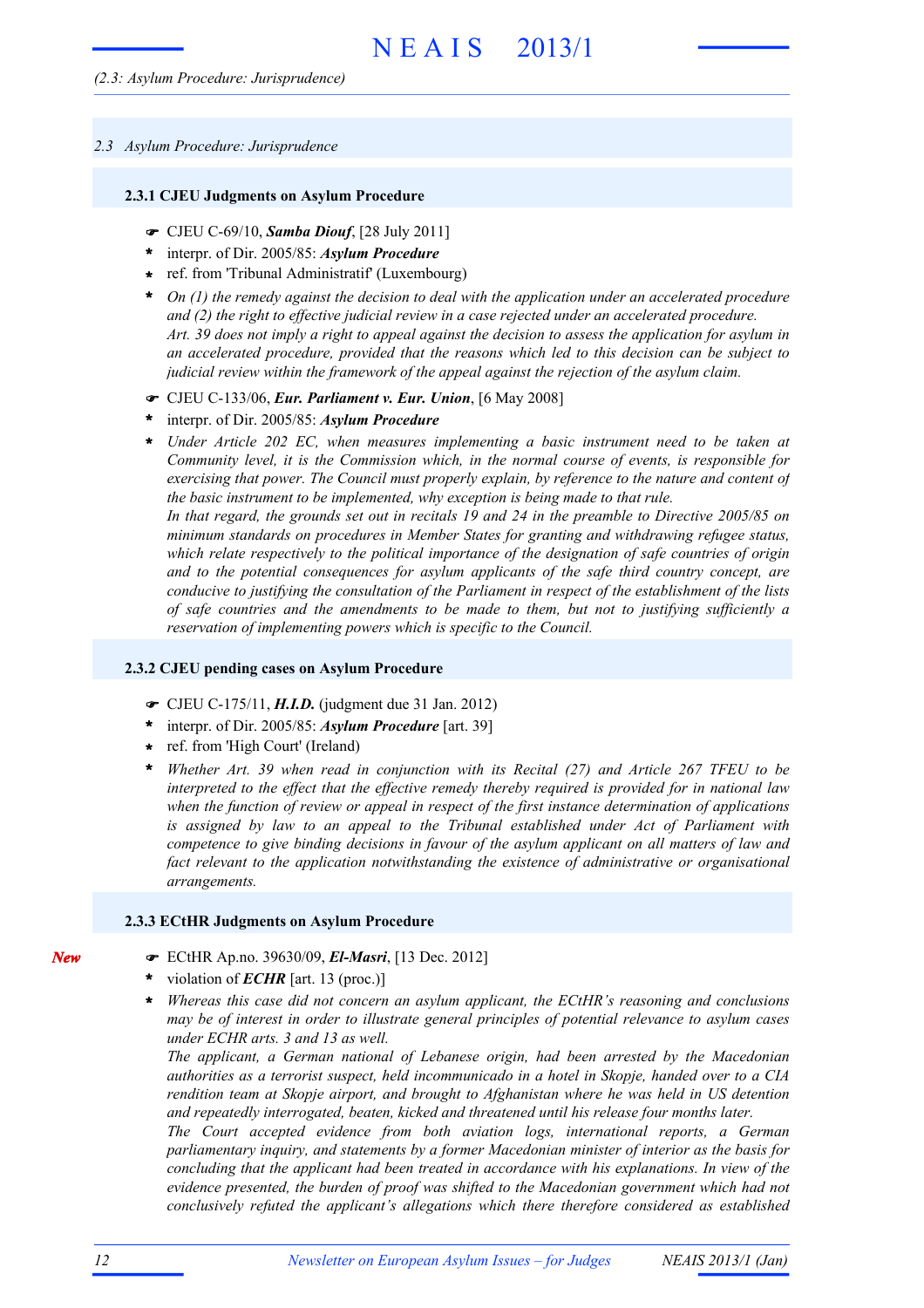*beyond reasonable doubt.*

*Macedonia was held to be responsible for the ill-treatment and unlawful detention during the entire period of the applicant's captivity. In addition, ECHR arts. 3 and 13 had been violated due to the absence of any serous investigation into the case by the Macedonian authorities.*

*In two concurring opinions, ECtHR judges made further observations concerning the right to the truth as a separate aspect of ECHR art. 13, or as inherent aspect of ECHR art. 3, respectively.*

#### ! ECtHR Ap.no. 14743/11, *Abdulkhakov v. Russia*, [2 Oct. 2012]

violation of *ECHR* [art. 3 (proc.)] **\***

*New*

*The applicant, an Uzbek national, applied for refugee status and asylum in Russia. The Russian authorities arrested him immediately upon arrival as they had been informed that he was wanted in Uzbekistan for involvement in extremist activities. The applicant claimed to be persecuted in Uzbekistan due to his religious beliefs, and feared being tortured in order to extract confession to offences. His application for refugee status was rejected, but his application for temporary asylum was still pending.* **\***

*The Russian authorities ordered the applicant's extradition to Uzbekistan, referring to diplomatic assurances given by the Uzbek authorities. However, the extradition order was not enforced, due to an indication by the ECtHR of an interim measure under Rule 39. Meanwhile, the applicant was abducted in Moscow, taken to the airport and brought to Tajikistan.*

*Extradition of the applicant to Uzbekistan, in the event of his return to Russia, was considered to constitute violation of ECHR art. 3, due to the widespread ill-treatment of detainees and the systematic practice of torture in police custody in Uzbekistan, and the fact that such risk would be increased for persons accused of offences connected to their involvement with prohibited religious organisations.*

*The Court found it established that the applicant's transfer to Tajikistan had taken place with the knowledge and either passive or active involvement of the Russian authorities. Tajikistan is not a party to the ECHR, and Russia had therefore removed the applicant from the protection of his rights under the ECHR. The Russian authorities had not made any assessment of the existence of legal guarantees in Tajikistan against removal of persons facing risk of ill-treatment.*

*As regards this issue of potential indirect refoulement, the Court noted in particular that the applicant's transfer to Tajikistan had been carried out in secret, outside any legal framework capable of providing safeguards against his further transfer to Uzbekistan without assessment of his risk of ill-treatment there. Any extra-judicial transfer or extraordinary rendition, by its deliberate circumvention of due process, was held to be contrary to the rule of law and the values protected by the ECHR.*

- ! ECtHR Ap.no. 33210/11, *Singh v. Belgium*, [2 Oct. 2012]
- violation of *ECHR* [art. 13 (proc.)] **\***
- *Having arrived on a flight from Moscow, the applicants applied for asylum but were refused entry into Belgium, and their applications for asylum were rejected as the Belgian authorities did not accept the applicants' claim to be Afghan nationals, members of the Sikh minority in Afghanistan, but rather Indian nationals. The Court considered the claim to the risk of chain refoulement to Afghanistan as 'arguable' so that the examination by the Belgian authorities would have to comply with the requirements of ECHR art. 13, including close and rigorous scrutiny and automatic suspensive effect.* **\***

*In the light of these requirements, the examination of the applicants' asylum case was held to be insufficient, since neither the first instance nor the appeals board had sought to verify the authenticity of the documents presented by the applicants with a view to assessing their possible risk of ill-treatment in case of deportation. In that connection the Court noted that the Belgian authorities had dismissed copies of protection documents issued by UNHCR in New Delhi, pertinent to the protection request, although these documents could easily have been verified by contacting UNHCR. The examination therefore did not fulfil the requirement of close and rigorous scrutiny, constituting a violation of ECHR art. 13 taken together with art. 3.*

- ! ECtHR Ap.no. 33809/08, *Labsi vs Slovakia*, [15 May 2012]
- violation of *ECHR* [art. 13 (proc.)] **\***
- *An Algerian man, convicted in France of preparing a terrorist act, and convicted in his absence in Algeria of membership of a terrorist organisation, had been expelled to Algeria upon rejection of his asylum request in Slovakia. On the basis of the existing information about the situation in Algeria for persons suspected of terrorist activities, the Court found that there had been substantial* **\***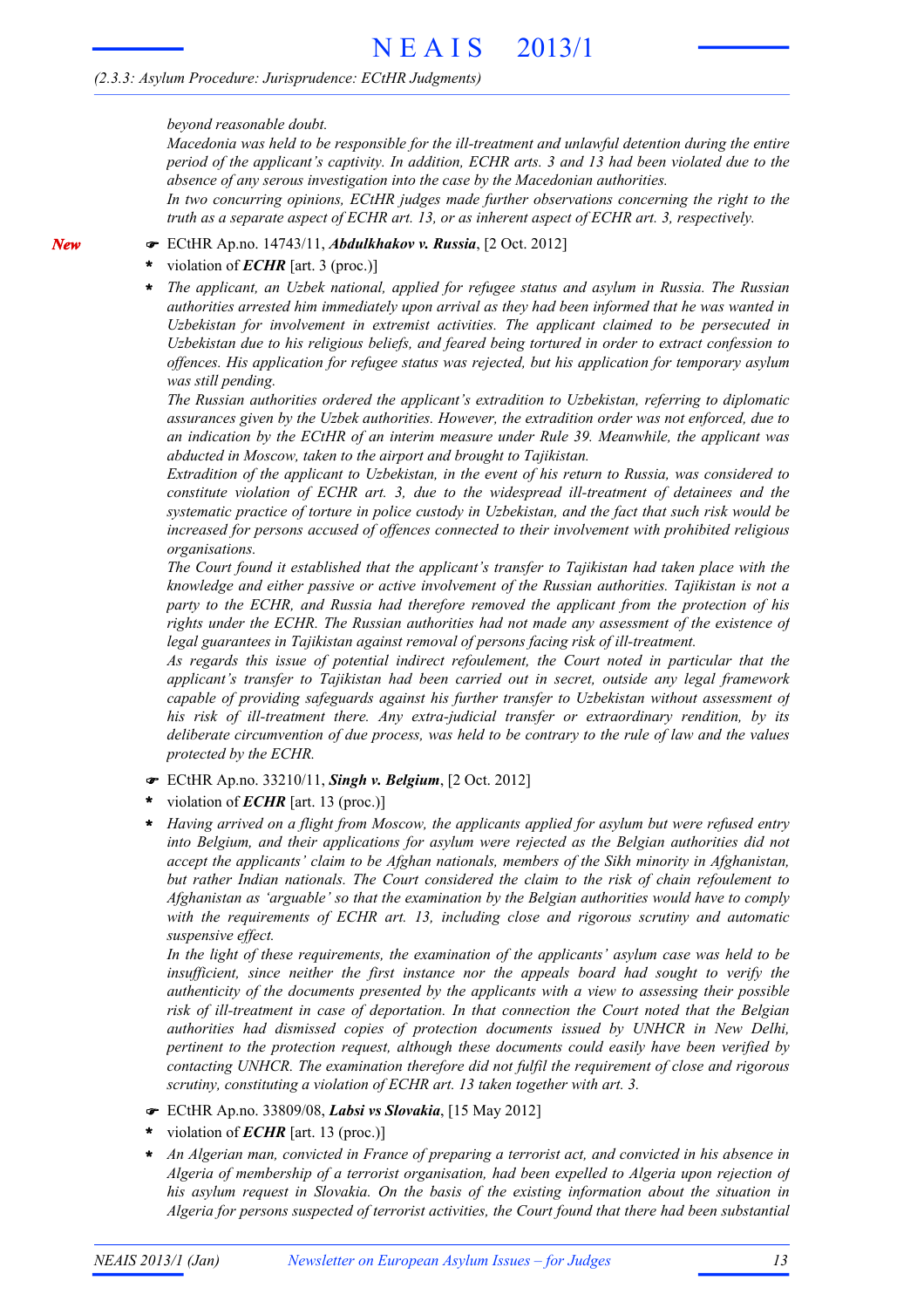grounds for believing that he faced a real risk of being exposed to treatment contrary to art. 3. The *responding government's invocation of the security risk represented by the applicant was dismissed due to the absolute guarantee under art. 3. Assurances given by the Algerian authorities concerning the applicant's treatment upon return to Algeria were found to be of a general nature,* and they had proven insufficient since the request for a visit by a Slovak official to the applicant, *held in detention upon return, had not been followed.*

*The applicant's expulsion only one working day after the Slovak Supreme Court's judgment, upholding the dismissal of his asylum request, had effectively prevented him from attempting redress by a complaint to the Slovak Constitutional Court.*

*Expulsion of the applicant in disregard of an interim measure issued by the Court under Rule 39, preventing the Court from properly examining his complaints and from protecting him against treatment contrary to art. 3, was a violation of the right to individual application under art. 34.*

- ! ECtHR Ap.no. 27765/09, *Hirsi v. Italy*, [23 Feb. 2012]
- interpr. of *ECHR* [art. 3 (proc.)] **\***
- *For the first time the Court applied Article 4 of Protocol no. 4 (collective expulsion) in the* circumstance of aliens who were not physically present on the territory of the State, but in the high *seas. Italy was also held responsible for exposing the aliens to a treatment in violation with article 3 ECHR, as it transferred them to Libya 'in full knowledge of the facts' and circumstances in Libya.* **\***
- ! ECtHR Ap.no. 9152/09, *I.M. v. France*, [2 Feb. 2012]
- violation of *ECHR* [art. 13 (proc.)] **\***
- *The Court therefore observed, with regard to the effectiveness of the domestic legal arrangements as a whole, that while the remedies of which the applicant had made use had been available in theory, their accessibility in practice had been limited by the automatic registration of his application under the fast-track procedure, the short deadlines imposed and the practical and procedural difficulties in producing evidence, given that he had been in detention and applying for asylum for the first time.* **\***
- ! ECtHR Ap.no. 12294/07, *Zontul v. Greece*, [17 Jan. 2012]
- violation of *ECHR* [art. 3 (proc.)] **\***
- *The applicant was an irregular migrant complaining that he had been raped with a truncheon by one of the Greek coast guard officers supervising him in a detention centre upon interception of the* boat on which he and 164 other migrants attempted to go from Turkey to Italy. Due to its cruelty *and intentional nature, the Court considered such treatment as amounting to an act of torture under ECHR art. 3. Given the seriousness of the treatment, the penalty imposed on the perpetrator*  $-a$  suspended term of six months imprisonment that was commuted to a fine – was considered to be *in clear lack of proportion. An additional violation of ECHR art. 3 stemmed from the Greek authorities' procedural handling of the case that had prevented the applicant from exercising his rights to claim damages at the criminal proceedings.* **\***
- ! ECtHR Ap.no. 39472/07, *Popov v. France*, [19 Jan. 2012]
- violation of *ECHR* [art. 3 (proc.)] **\***
- *Although the applicants – a Kazakhstani couple and their two children aged 5 months and 3 years – had been detained in an administrative detention centre authorised to accommodate families, the conditions during their two weeks detention were held to have caused the children distress and to have serious psychological repercussions. Thus, the children had been exposed to conditions exceeding the minimum level of severity required to fall within the scope of ECHR art. 3, and this provision had been violated in respect of the children. Since that minimum level of severity was not attained as regards the parents, there was no violation of art. 3 in respect of these applicants.* **\***

*ECHR art. 5 was violated in respect of the children, both because the French authorities had not sought to establish any possible alternative to administrative detention (art. 5(1)(f)), and because children accompanying their parents were unable to have the lawfulness of their detention examined by the courts (art. 5(4)).*

ECHR art. 8 was violated due to the detention of the whole family. As there had been no particular *risk of the applicants absconding, the interference with the applicants' family life, resulting from their placement in a detention centre for two weeks, had been disproportionate. In this regard the* Court referred to its recent case law concerning 'the child's best interest' as well as to art. 3 of the *UN Convention on the Rights of the Child and to Directive 2003/9 on Reception Conditions.*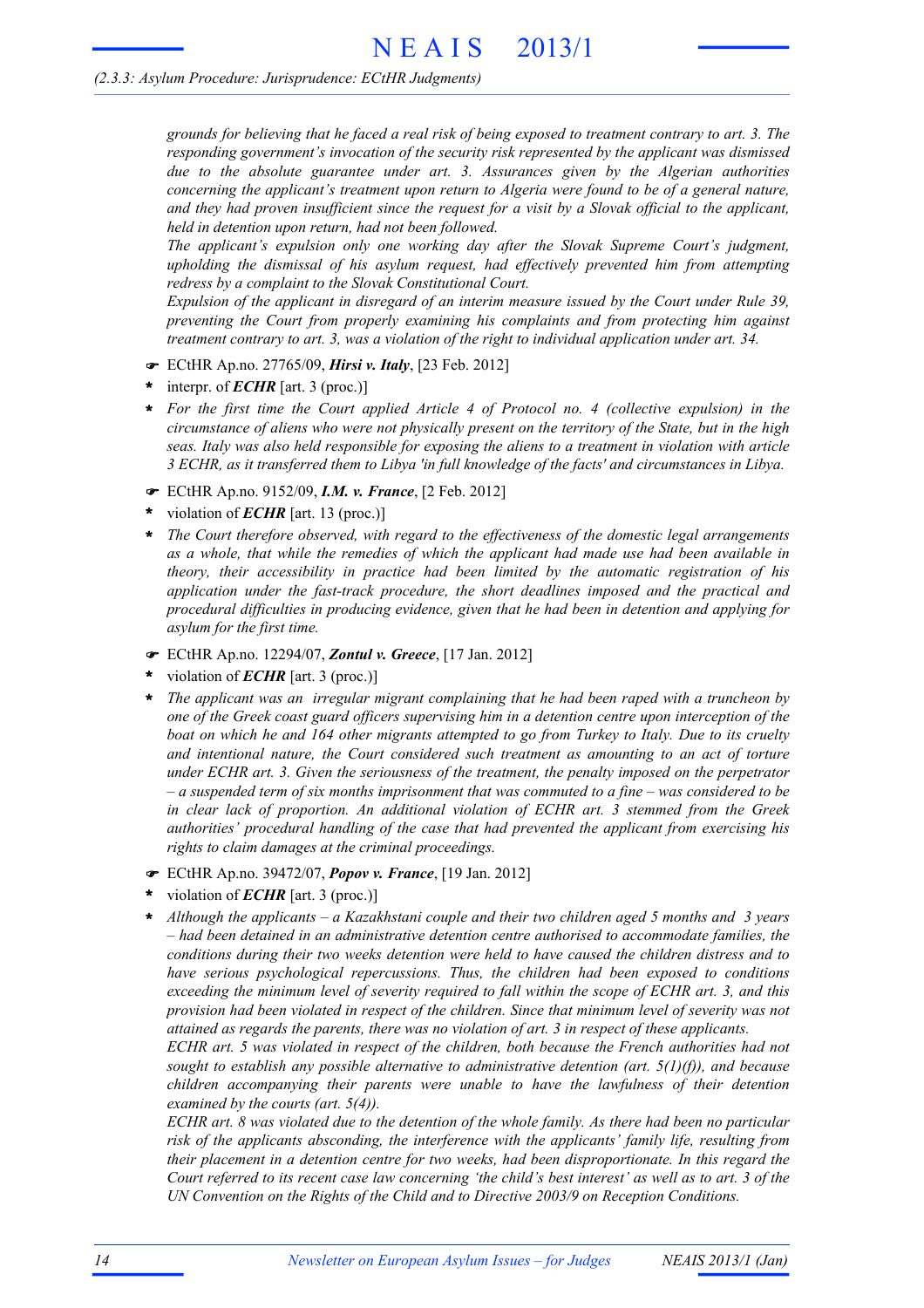- ! ECtHR Ap.no. 30696/09, *M.S.S. v. Belgium+Greece*, [21 Jan. 2011]
- violation of *ECHR* [art. 3 (proc.)] **\***
- *A deporting State is responsible under ECHR Art. 3 for the foreseeable consequences of the deportation of an asylum seeker to another EU Member State, even if the deportation is being decided in accordance with the Dublin Regulation; the responsibility of the deporting State comprises not only the risk of indirect refoulement by way of further deportation to risk of illtreatment in the country of origin, but also the conditions in the receiving Member State if it is foreseeable that the asylum seeker may there be exposed to treatment contrary to Art. 3.* **\***
- ! ECtHR Ap.no. 30471/08, *Abdolkhani v. Turkey*, [22 Sep. 2009]
- violation of *ECHR* [art. 13 (proc.)] **\***
- \* Holding a violation of Art. 13 in relation to complaints under Art. 3; the notion of an effective *remedy under Art. 13 requires independent and rigorous scrutiny of a claim to risk of refoulement under Art. 3, and a remedy with automatic suspensive effect.*
- ! ECtHR Ap.no. 246/07, *Ben Khemais v. Italy*, [24 Feb. 2009]
- violation of *ECHR* [art. 3 (proc.)] **\***
- *Violation of Art. 3 due to deportation of the applicant to Tunisia; 'diplomatic assurances' alleged* **\*** *by the respondent Government could not be relied upon; violation of Art. 34 as the deportation had been carried out in spite of an ECtHR decision issued under Rule 39 of the Rules of Court.*
- ! ECtHR Ap.no. 45223/05, *Sultani v. France*, [20 Sep. 2007]
- no violation of *ECHR* [art. 3 (proc.)] **\***
- *Finding no violation of Art. 3, despite the applicant's complaint that the most recent asylum* **\*** *decision within an accelerated procedure had not been based on an effective individual examination; the Court emphasized that the first decision had been made within the normal asylum procedure, involving full examination in two instances, and held this to justify the limited duration of the second examination which had aimed to verify whether any new grounds could change the previous rejection; in addition, the latter decision had been reviewed by administrative courts at two levels; the applicant had not brought forward elements concerning his personal situation in the country of origin, nor sufficient to consider him as belonging to a minority group under particular threat.*
- ! ECtHR Ap.no. 25389/05, *Gebremedhin*, [26 Apr. 2007]
- violation of *ECHR* [art. 13 (proc.)] **\***
- *Holding that the particular border procedure declaring 'manifestly unfounded' asylum applications inadmissible, and refusing the asylum seeker entry into the territory, was incompatible with Art. 13 taken together with Art.3; emphasising that in order to be effective, the domestic remedy must have suspensive effect as of right.* **\***
- ! ECtHR Ap.no. 13284/04, *Bader v. Sweden*, [8 Nov. 2005]
- violation of *ECHR* [art. 3 (proc.)] **\***
- \* Asylum seeker held to be protected against refoulement due to a risk of flagrant denial of fair trial *that might result in the death penalty; such treatment would amount to arbitrary deprivation of life in breach of Art. 2; deportation of both the asylum seeker and his family members would therefore give rise to violations of Articles 2 and 3.*
- ! ECtHR Ap.no. 38885/02, *N. v. Finland*, [26 July 2005]
- violation of *ECHR* [art. 3 (proc.)] **\***
- *Asylum seeker held to be protected against refoulement under Art. 3, despite the Finnish* **\*** *authorities' doubts about his identity, origin, and credibility; two delegates of the Court were sent to take oral evidence from the applicant, his wife and a Finnish senior official; while retaining doubts about his credibility on some points, the Court found that the applicant's accounts on the whole had to be considered sufficiently consistent and credible; deportation would therefore be in breach of Art. 3.*
- ! ECtHR Ap.no. 51564/99, *Conka v. Belgium*, [5 Feb. 2002]
- violation of *ECHR* [art. 13 (proc.)] **\***
- *The detention of rejected Roma asylum seekers before deportation to Slovakia constituted a violation of Art. 5; due to the specific circumstances of the deportation the prohibition against* **\***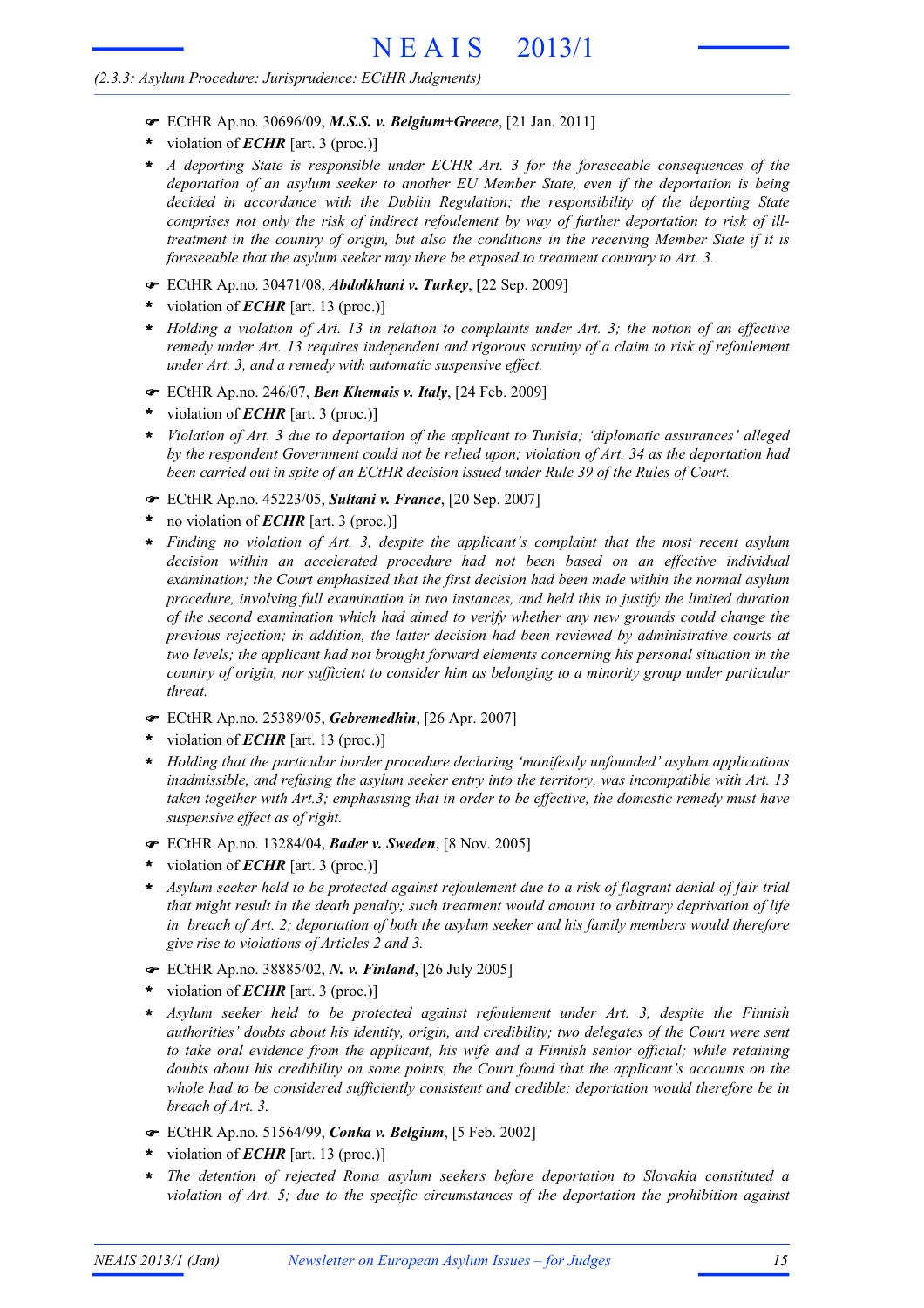*collective expulsion under Protocol 4 Art. 4 was violated; the procedure followed by the Belgian authorities did not provide an effective remedy in accordance with Art. 13, requiring guarantees of suspensive effect.*

- ! ECtHR Ap.no. 40035/98, *Jabari v. Turkey*, [11 July 2000]
- violation of *ECHR* [art. 3 (proc.)] **\***
- *Given the irreversible nature of the harm that might occur if the risk of torture or ill-treatment alleged materialised and the importance which it attaches to Article 3, the notion of an effective remedy under Article 13 requires independent and rigorous scrutiny of a claim that there exist substantial grounds for fearing a real risk of treatment contrary to Article 3.* **\***
- ! ECtHR Ap.no. 25894/94, *Bahaddar v. NL*, [19 Feb. 1998]
- no violation of *ECHR* [art. 3 (proc.)] **\***
- *Although prohibition of ill-treatment contained in Article 3 of Convention is also absolute in expulsion cases, applicants invoking this Article are not dispensed as a matter of course from exhausting available and effective domestic remedies and normally complying with formal requirements and time-limits laid down by domestic law.* **\***

*In the instant case applicant failed to comply with time-limit for submitting grounds of appeal (failed to request extension of time-limit even though possibility open to him) no special circumstances absolving applicant from compliance – even after time-limit had expired applicant had possibility to lodge fresh applications to domestic authorities either for refugee status or for residence permit on humanitarian grounds – Court notes at no stage during domestic proceedings was applicant refused interim injunction against expulsion – thus no imminent danger of illtreatment.*

#### **2.3.4 CAT Views on Asylum Procedure**

- ! CAT 379/2009, *Bakatu-Bia v. Sweden*, [8 July 2011]
- violation of *CAT* [art. 3 (proc.)] **\***
- *The Committee observes that, according to the Second joint report of seven United Nations experts on the situation in the Democratic Republic of the Congo (2010) and the Report of the United Nations High Commissioner for Human Rights and the activities of her Office in the Democratic Republic of the Congo (2010) on the general human rights situation in the Democratic Republic of the Congo, serious human rights violations, including violence against women, rape and gang rape by armed forces, rebel groups and civilians, continued to take place throughout the country and not only in areas affected by armed conflict. Furthermore, in a recent report, the High Commissioner for Human Rights stressed that sexual violence in DRC remains a matter of serious concern, particularly in conflict-torn areas, and despite efforts by authorities to combat it, this phenomenon is still widespread and particularly affects thousands of women and children. The Committee also notes that the Secretary-General in his report of 17 January 2011, while acknowledging a number of positive developments in DRC, expressed his concern about the high levels of insecurity, violence and human rights abuses faced by the population.* **\***
- ! CAT 319/2007, *Nirma Singh v. Canada*, [30 May 2011]
- violation of *CAT* [art. 22] **\***
- *The complaint states that he did not have an effective remedy to challenge the decision on deportation and that the judicial review of the Immigration Board decision, denying him Convention refugee status, was not an appeal on the merits, but rather a very narrow review for gross errors of law. The Committee observes that none of the grounds above include a review on the merits of the complainant's claim that he would be tortured if returned to India.* **\***

*With regard to the procedure of risk analysis, the Committee notes that according to the State party's submission, PRRA submissions may only include new evidence that arose after the rejection of the refugee protection claim; further, the PRRA decisions are subject to a discretionary leave to appeal, which was denied in the case of the complainant.*

*The Committee refers to its Concluding observations (CAT/C/CR/34/CAN, 7 July 2005, § 5(c)), that the State party should provide for judicial review of the merits, rather than merely of the reasonableness, of decisions to expel an individual where there are substantial grounds for believing that the person faces a risk of torture. The Committee accordingly concludes that in the instant case the complainant did not have access to an effective remedy against his deportation.*

*New*

*New*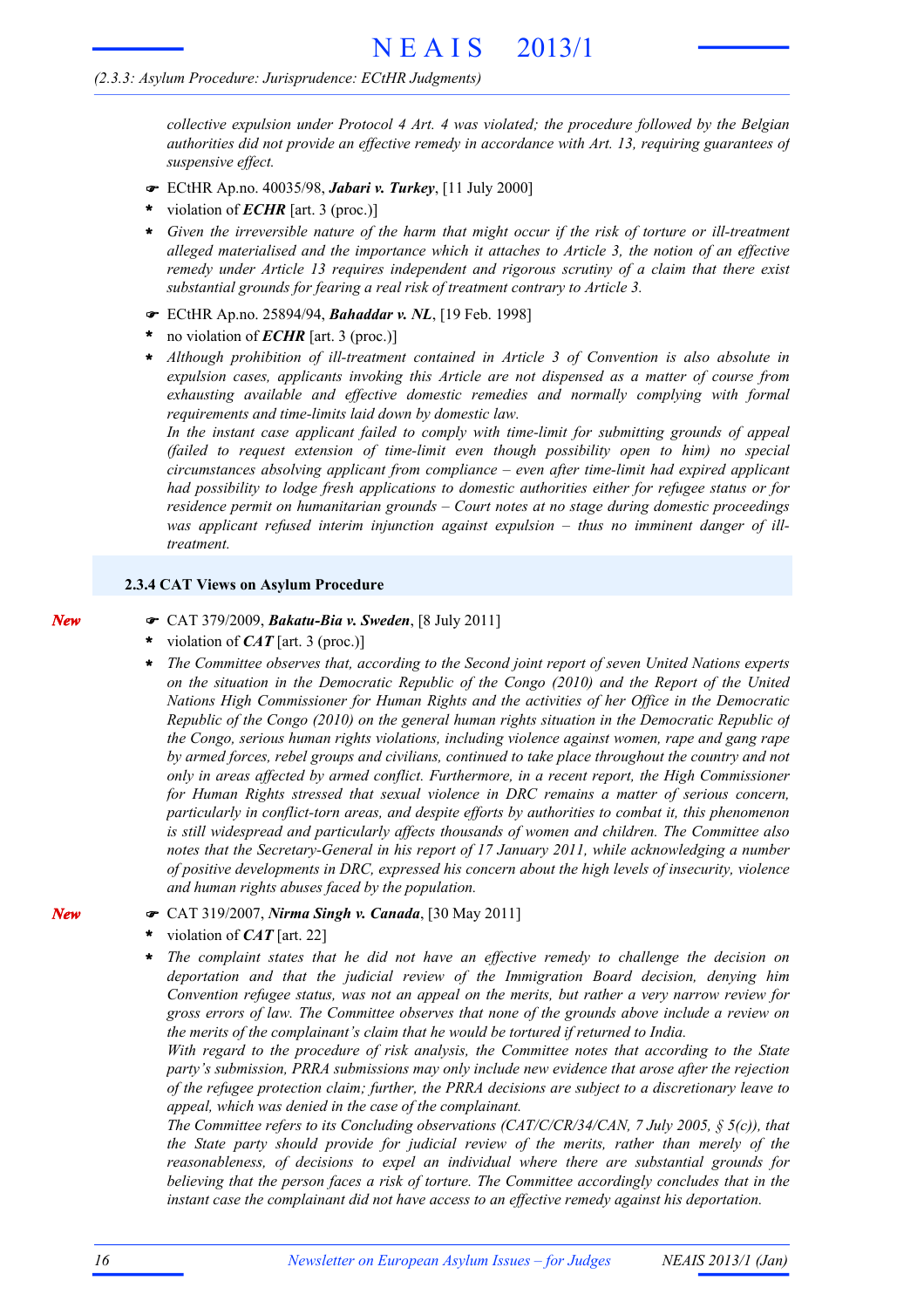## **3 Responsibility Sharing** *3.1 Responsibility Sharing: Adopted Measures Dublin II* OJ 2003 L 50/1 **\***  $[6 \text{ Nov. } 2012]$  [art. 15 and 3(2)] See further: § 3.3 **Regulation 343/2003** [impl. date: 1 Sep. 2003]  $\bullet$  CJEU C-245/11, K. **\*** implemented by Regulation 1560/2003 (OJ 2003 L 222/3) *Eurodac* OJ 2000 L 316/1 **Regulation 2725/2000 \*** [impl. date: 15-1-2003] **\*** implemented by Regulation 407/2002 (OJ 2002 L 62/1) *European Convention for the Protection of Human Rights and Fundamental Freedoms and its Protocols* ETS 005 **\*** ECtHR Ap.no. 30696/09, *M.S.S. v. Belgium+Greece* [21 Jan. 2011] [art. 3+13] ! ECtHR Ap.no. 32733/08, *K.R.S. v. UK* [2 Dec. 2008] [art. 3+13] ! ECtHR Ap.no. 43844/98, *T.I. v. UK* [7 Mar. 2000] [art. 3+13] ! See further: § 3.3 [impl. date: 1953] **\*** art. 3+13: Degrading reception conditions **ECHR** *3.2 Responsibility Sharing: Proposed Measures Dublin II* \* COM (2008) 820, Dec. 2008 UK, IRL opt in **Amendment \*** EP first-reading vote, May 2009; agreed in Council, April 2012 *New* EP/Council deal, Nov 2012 *Eurodac* \* COM (2008) 825, Dec. 2008 UK, IRL opt in **Amendment** EP first-reading vote, May 2009; new proposal, May 2012 (COM (2012) 254); agreed by Coreper, **\*** Oct. 2012; *New* EP adopted position, Dec 2012; EP/Council negotiations underway *3.3 Responsibility Sharing: Jurisprudence*

#### **3.3.1 CJEU Judgments on Responsibility Sharing**

| ۰, | ×<br>× |
|----|--------|

- ! CJEU C-245/11, *K.*, [6 Nov. 2012]
- \* interpr. of Reg.  $343/2003$ : **Dublin II** [art. 15 and  $3(2)$ ]
- ref. from 'Asylgerichtshof' (Austria) **\***
- *Art. 15(2) must be interpreted as meaning that a MS which is not responsible for examining an application for asylum pursuant to the criteria laid down in Chapter III of Dublin II becomes so responsible. It is for the MS which has become the responsible MS within the meaning of that regulation to assume the obligations which go along with that responsibility. It must inform in that respect the MS previously responsible. This interpretation of Art. 15(2) also applies where the MS* which was responsible pursuant to the criteria laid down in Chapter III of Dublin II did not make a *request in that regard in accordance with the second sentence of Art. 15(1).* **\***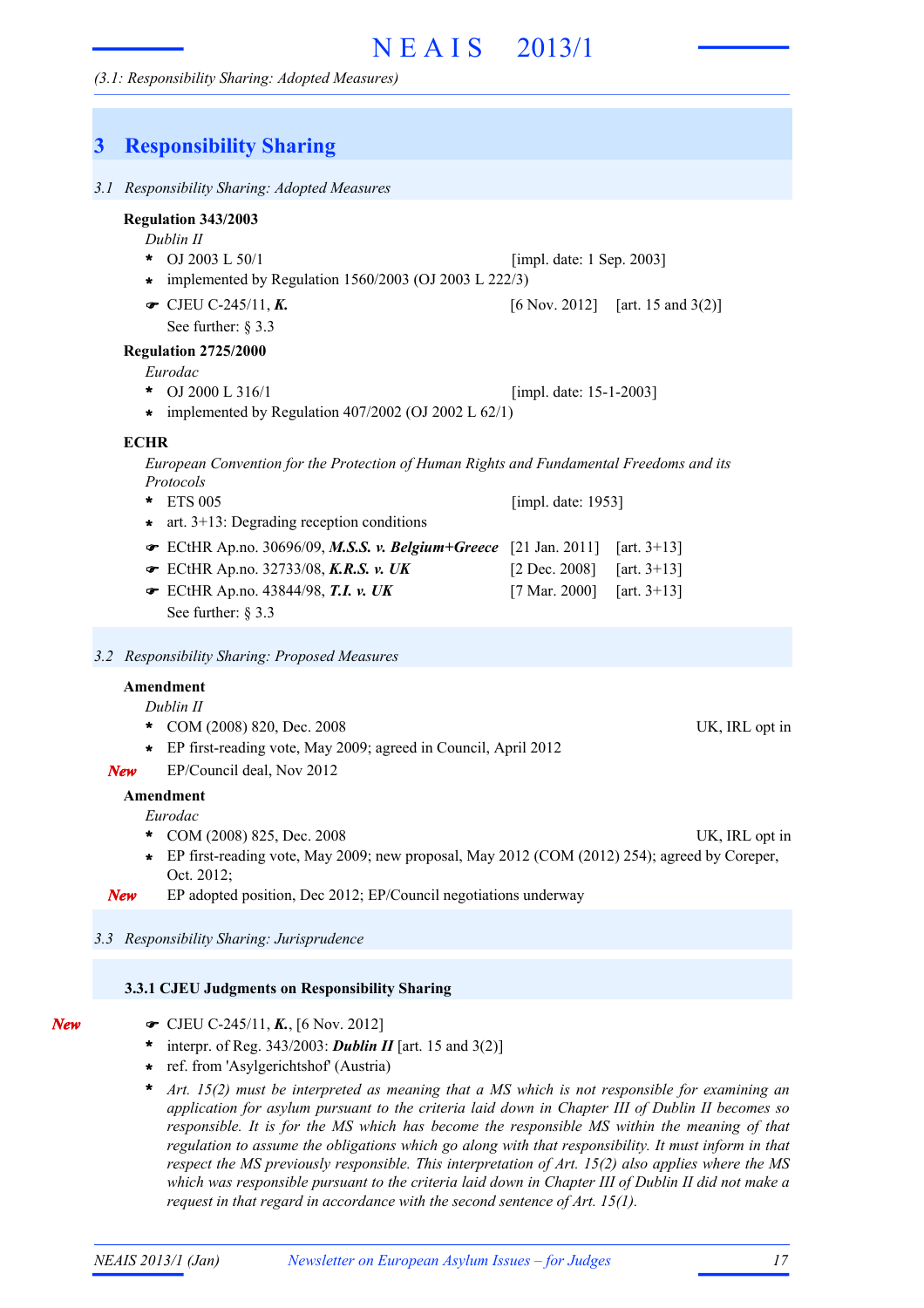#### *(3.3.1: Responsibility Sharing: Jurisprudence: CJEU Judgments)*

- ! CJEU C-620/10, *Kastrati*, [3 May 2012]
- \* interpr. of *Reg.* 343/2003 on Dublin II [art. 2(c)]
- ref. from 'Kammarrätten i Stockholm, Migrationsöverdomstolen' (Sweden) **\***
- *The withdrawal of an application for asylum within the terms of Art. 2(c) Dublin II, which occurs before the MS responsible for examining that application has agreed to take charge of the* applicant, has the effect that that regulation can no longer be applicable. In such a case, it is for the MS within the territory of which the application was lodged to take the decisions required as a *result of that withdrawal and, in particular, to discontinue the examination of the application, with a record of the information relating to it being placed in the applicant's file.* **\***
- ! CJEU C-493/10, *M.E.*, [21 Dec. 2011]
- \* interpr. of *Reg.* 343/2003 on Dublin II [art. 3(2)]
- ref. from 'High Court' (Ireland) **\***
- ! CJEU C-411/10, *N.S.*, [21 Dec. 2011]
- \* interpr. of *Reg.* 343/2003 on Dublin II [art. 3(2)]
- ref. from 'Court of Appeal (England and Wales)' (UK) **\***
- *On (1) the concept of 'safe countries' and (2) Transfer of an asylum seeker to the MS responsible and (3) Rebuttable presumption of compliance, by that MS, with fundamental rights.* **\***
- ! CJEU C-19/08, *Petrosian*, [29 Jan. 2009]
- \* interpr. of *Reg.* 343/2003 on Dublin II [art. 20(1)(d) & 20(2)]
- ref. from 'Kammarrätten i Stockholm, Migrationsöverdomstolen' (Sweden) **\***
- On (1) Taking back by a MS of an asylum seeker whose application has been refused and who is in *another MS where he has submitted a fresh asylum application and (2)Start of the period for implementation of transfer of the asylum seeker and (3) Transfer procedure on the subject-matter of an appeal having suspensive effect.* **\***

#### **3.3.2 CJEU pending cases on Responsibility Sharing**

- ! CJEU C-394/12, *Abdullahi*
- \* interpr. of *Reg.* 343/2003 on Dublin II [art. 10(1), 18 and 19]
- *on the meaning of "first Member State" and its relation with C-411/10 and C-493/10* **\***
- ! CJEU C-666/11, *M*
- interpr. of *Reg. 343/2003 on Dublin II* [art. 3(2) and 19(4)] **\***
- ref. from 'Oberverwaltungsgericht für das Land Nordrhein Westfalen' (Germany) 19-12-2011 **\***
- Does the asylum seeker have a right, enforceable by him in the courts, to require a MS to examine *the assumption of responsibility under art. 3(2) and to inform him about the grounds for its decision?* **\***
- ! CJEU C-648/11, *M.A.* (hearing due 5 Nov. 2012)
- interpr. of *Reg. 343/2003 on Dublin II* [art. 6] **\***
- ref. from 'Court of Appeal (England & Wales)' (UK) **\***
- *On determining the MS responsible for examining an asylum application lodged in one of the MS by a TCN, where an applicant for asylum who is an unaccompanied minor with no member of his or her family legally present in another MS has lodged claims for asylum in more than one MS, which MS does the second paragraph of article 6 make responsible for determining the application for asylum?* **\***
- ! CJEU C-528/11, *Halaf*
- interpr. of *Reg. 343/2003 on Dublin II* [art. 3(2)] **\***
- ref. from 'Administrativen sad Sofia-grad' (Bulgaria) **\***
- *On (1) Legislation of a MS where application is made not providing either criteria or rules of procedure for the application of the sovereignty clause, and (2) Admissible evidence of non compliance with European Union law on asylum where there is no judgment of the CJEU* **\***

*declaring that by reason of those infringements the MS responsible has failed to fulfil its*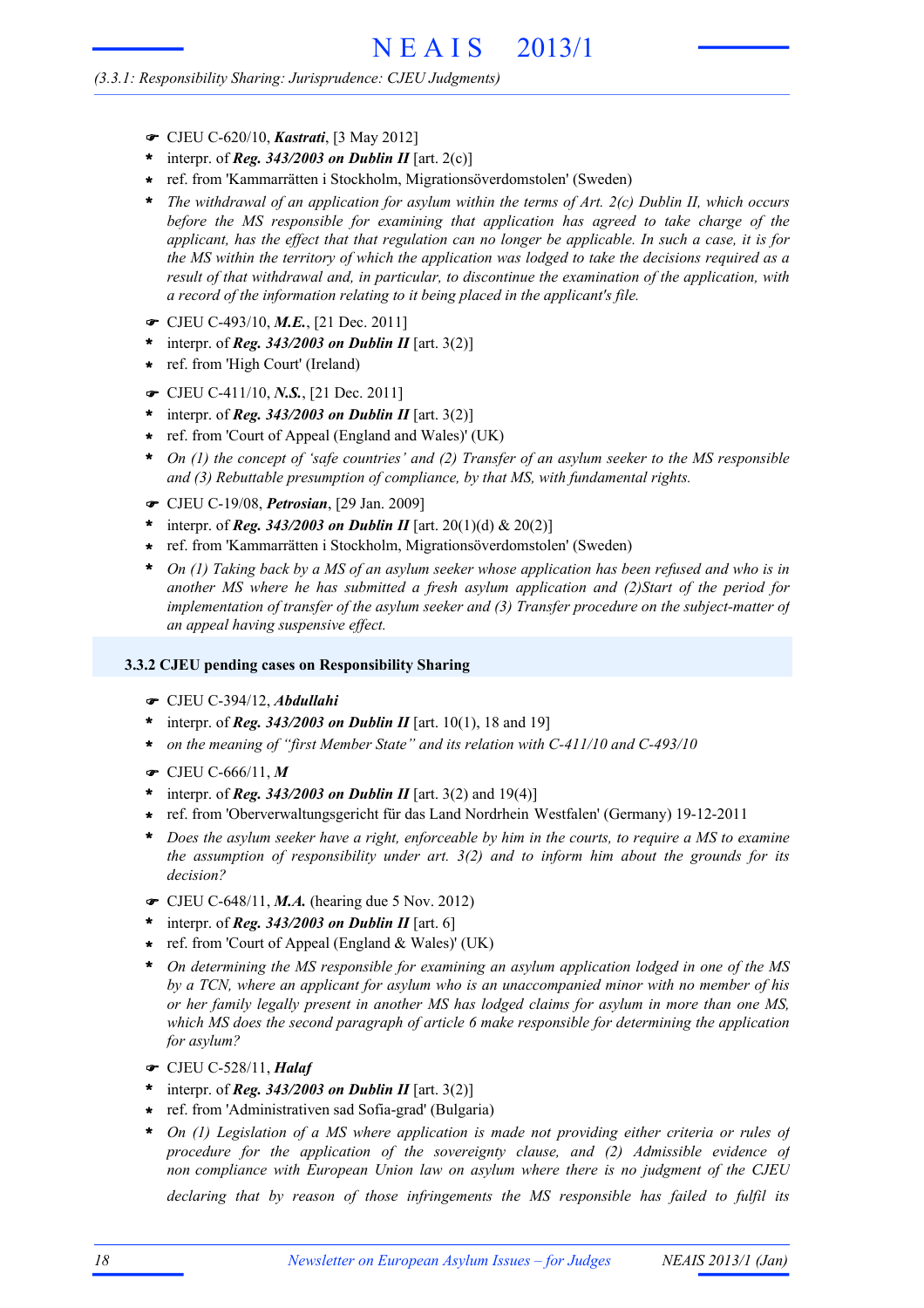## *(3.3.2: Responsibility Sharing: Jurisprudence: CJEU pending cases)*

*obligations in relation to asylum.*

- $\bullet$  CJEU C-245/11, **K.** (judgment due 6 Nov. 2012)
- interpr. of *Reg. 343/2003 on Dublin II* [art. 3(2) and 15] **\***
- ref. from 'Asylgerichtshof' (Austria) **\***
- On the question whether, in the accessory interpretation and application of Art. 3 or 8 of the ECHR *(Article 4 or Article 7 of the Charter), more extensive notions of 'inhuman treatment' or 'family', at variance with the interpretation developed by the European Court of Human Rights, may be applied?* **\***
- ! CJEU C-4/11, *Puid*
- interpr. of *Reg. 343/2003 on Dublin II* [art. 3(2)] **\***
- ref. from 'Hessischer Verwaltungsgerichtshof' (Germany) **\***
- On the obligation of a MS to take responsibility for the processing of an asylum application if there *is a risk of infringement of the fundamental rights of the asylum-seeker or a failure to apply the minimum standards.* **\***

## **3.3.3 ECtHR Judgments on Responsibility Sharing**

- ! ECtHR Ap.no. 30696/09, *M.S.S. v. Belgium+Greece*, [21 Jan. 2011]
- violation of *ECHR* [art. 3+13] **\***
- *A deporting State is responsible under ECHR Art. 3 for the foreseeable consequences of the deportation of an asylum seeker to another EU Member State, even if the deportation is being decided in accordance with the Dublin Regulation; the responsibility of the deporting State comprises not only the risk of indirect refoulement by way of further deportation to risk of illtreatment in the country of origin, but also the conditions in the receiving Member State if it is foreseeable that the asylum seeker may there be exposed to treatment contrary to Art. 3.* **\***
- ! ECtHR Ap.no. 32733/08, *K.R.S. v. UK*, [2 Dec. 2008]
- no violation of *ECHR* [art. 3+13] **\***
- Based on the principle of intra-community trust, it must be presumed that a MS will comply with its *obligations. In order to reverse that presumption the applicant must demonstrate in concreto that* there is a real risk of his being subjected to treatment contrary to Article 3 of the Convention in the *country to which he is being removed.* **\***
- ! ECtHR Ap.no. 43844/98, *T.I. v. UK*, [7 Mar. 2000]
- no violation of *ECHR* [art. 3+13] **\***
- *The Court considered that indirect removal to an intermediary country, which was also a Contracting Party, left the responsibility of the transferring State intact. Subsequently, the transferring State was required not to deport a person where substantial grounds had been shown* for believing that the person in question, if expelled, would face a real risk of being subjected to *treatment contrary to Article 3 in the receiving country.* **\***

*In this case the Court considered that there was no reason to believe that Germany would have failed to honour its obligations under Article 3 of the Convention and protect the applicant from removal to Sri Lanka if he submitted credible arguments demonstrating that he risked ill-treatment in that country.*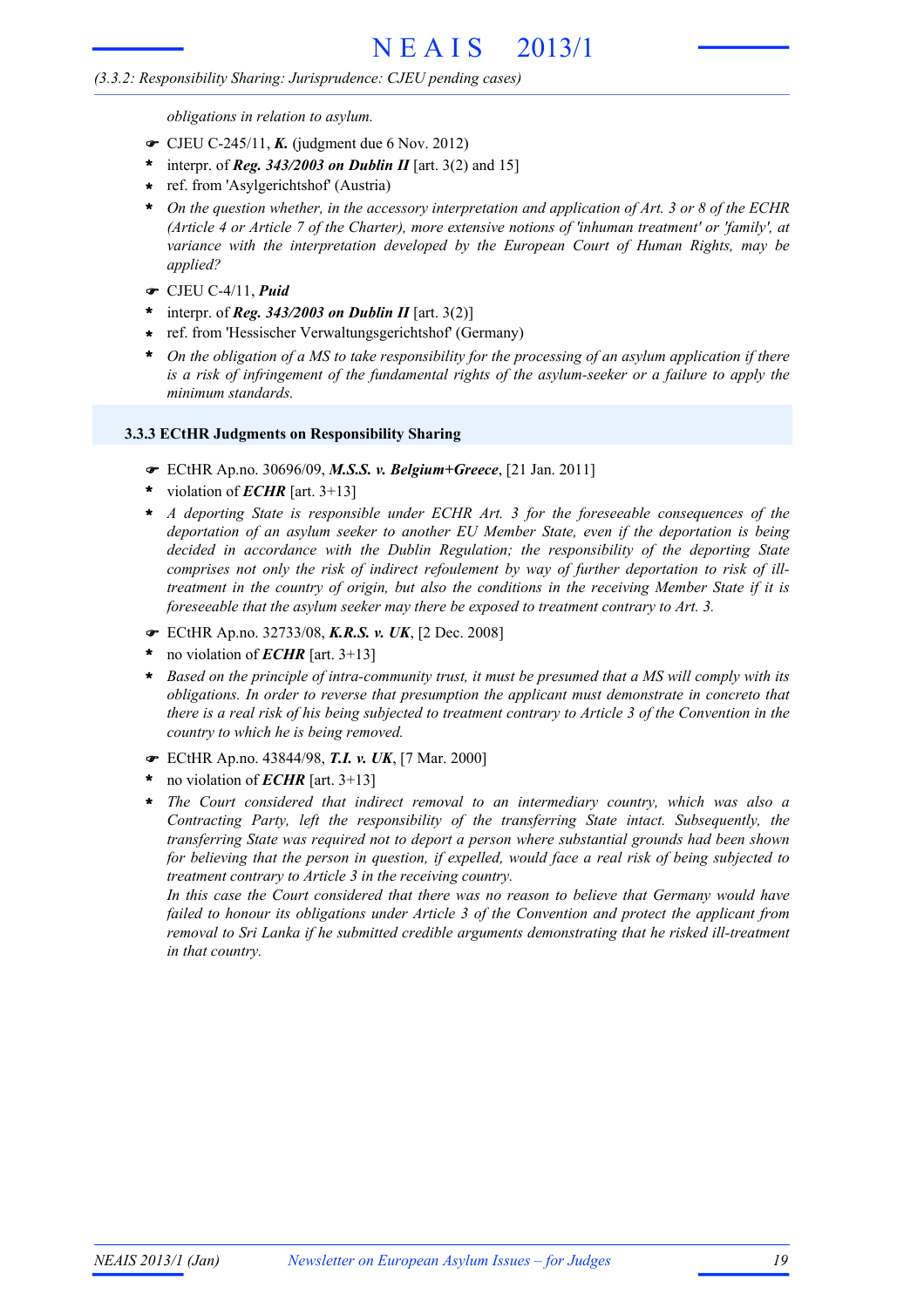#### *(4.1: Reception Conditions: Adopted Measures)*

## **4 Reception Conditions**

*4.1 Reception Conditions: Adopted Measures*

#### **Decision 281/2012 (Refugee Fund)**

*New*

- *Amendment of Refugee Fund (2008-2013)*
- OJ 2012 L 92/1 **\***

#### **Decision 573/2007 (Refugee Fund)**

*Establishing a European Refugee Fund (2008-2013)*

- OJ 2007 L 144/1 **\***
- amended by Decision 458/2010 (OJ 2010 L 129/1) **\***

#### **Decision 904/2004 (Refugee Fund)**

- *Establishing a European Refugee Fund (2005-2010)*
- OJ 2004 L 381/52 **\***

#### **Decision 2000/596 (Refugee Fund)**

*Establishing a European Refugee Fund*

OJ 2000 L 252/12 **\***

#### **Directive 2003/9 (Reception Conditions)**

- *Laying down minimum standards for the reception of asylum seekers*
- **\*** OJ 2003 L 31/18 **IRL opt out**  $\begin{bmatrix} \text{impl. date: Feb. 2005} \end{bmatrix}$  IRL opt out

#### **ECHR**

*European Convention for the Protection of Human Rights and Fundamental Freedoms and its Protocols*

- ETS 005 **\*** [impl. date: 1953]
- ECtHR Ap.no. 30696/09, *M.S.S. v. Belgium+Greece* [21 Jan. 2011] [art. 3 (recp.)] ! See further: § 4.3

#### *4.2 Reception Conditions: Proposed Measures*

#### **Decision**

*Amendment of Refugee Fund*

- COM (2009) 456, 2 Sep. 2009 UK opt in **\***
- EP first-reading vote, May 2010; Council discussions restarted, spring 2011; EP/Council deal, Feb. 2012; first reading position adopted by Council, 8 Mar. 2012 **\***

#### **Amendment**

*Amendments to Dublin-II*

- COM (2008) 815, Dec. 2008 UK, IRL opt out **\***
	-
- amended text proposed by Commission, June 2011 (COM (2011) 320) amendments agreed in Council, March 2012; EP/Council deal, July 2012 **\***

*4.3 Reception Conditions: Jurisprudence*

#### **4.3.1 CJEU Judgments on Reception Conditions**

- ! CJEU C-179/11, *CIMADE & GISTI*, [27 Sep. 2012]
- interpr. of *Dir. 2003/9 on Reception Conditions* **\***
- ref. from 'Conseil d'État' (France) **\***
- *1. A MS in receipt of an application for asylum is obliged to grant the minimum conditions for reception of asylum seekers laid down in Directive 2003/9 even to an asylum seeker in respect of whom it decides, under Dublin II, to call upon another MS, as the MS responsible for examining his* **\***